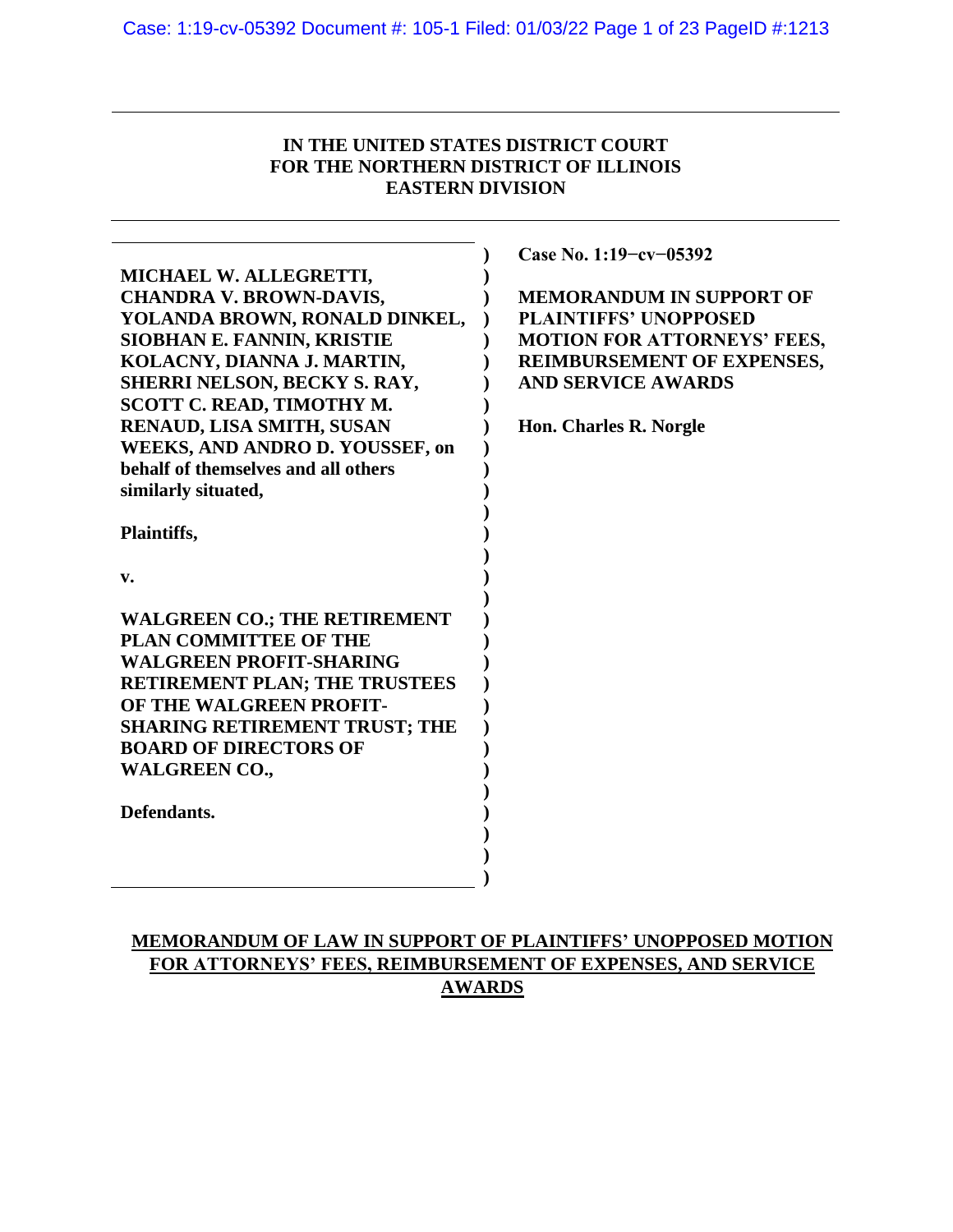# **Table of Contents**

| I.              |           |                                                                                     |
|-----------------|-----------|-------------------------------------------------------------------------------------|
| П.              |           |                                                                                     |
| A.              |           |                                                                                     |
| <b>B.</b>       |           |                                                                                     |
| $\mathcal{C}$ . |           |                                                                                     |
| Ш.              |           | THE REQUESTED FEE AWARD IS FAIR AND REASONABLE  4                                   |
|                 | 1.        |                                                                                     |
|                 | 2.        |                                                                                     |
|                 | <b>3.</b> |                                                                                     |
|                 | 4.        | Class Counsel Spent Considerable Time, Effort, and Expense Litigating this Case. 11 |
|                 | 5.        |                                                                                     |
|                 | 6.        | A Lodestar Cross-Check Confirms that a One-third Fee is Reasonable  12              |
| IV.             |           | THE COURT SHOULD APPROVE SERVICE AWARDS OF \$15,000  13                             |
| V.              |           |                                                                                     |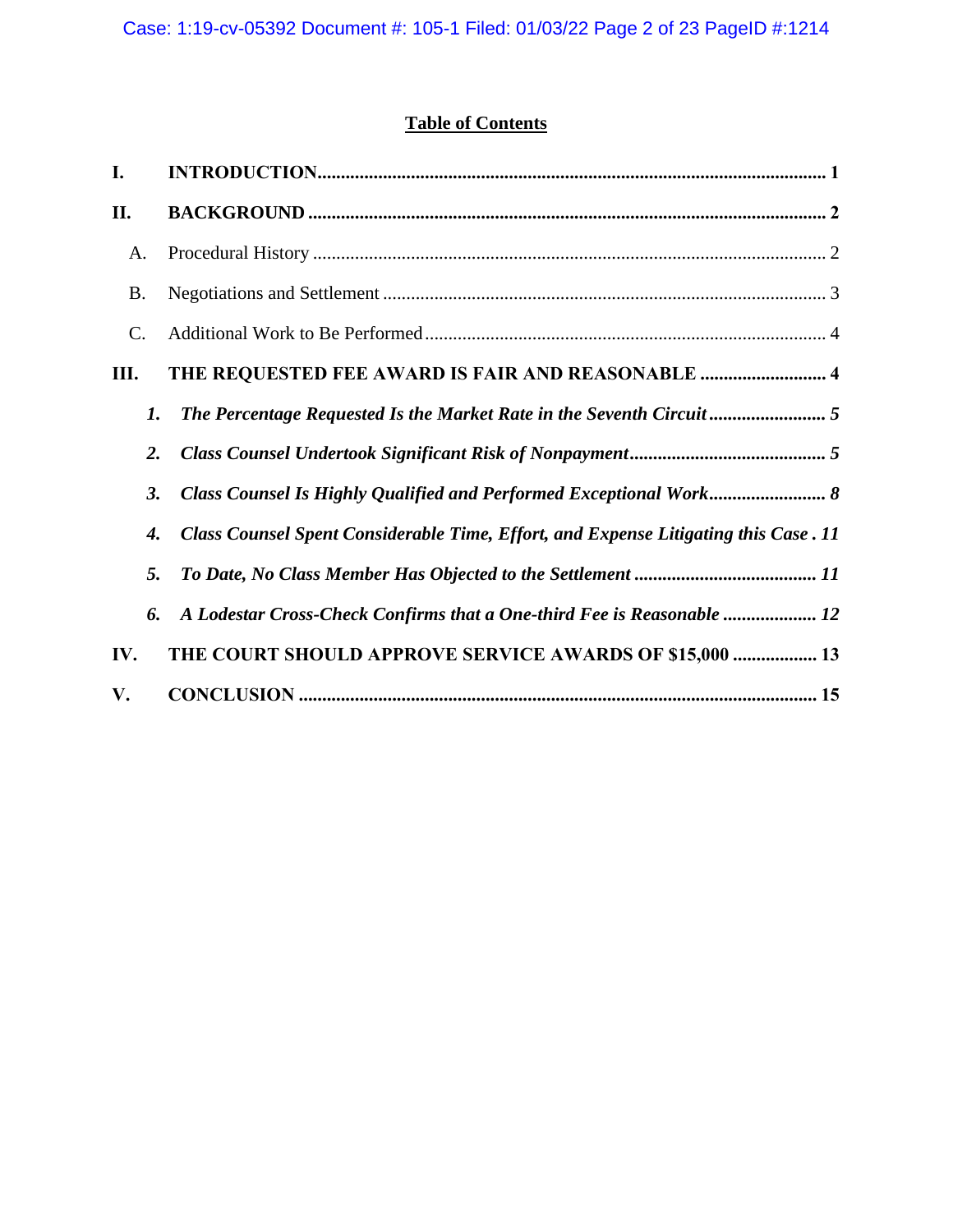# **TABLE OF AUTHORITIES**

| Abbott v. Lockheed Martin Corp.,                        |
|---------------------------------------------------------|
| Baird v. BlackRock Institutional Tr. Co., N.A.,         |
| Barrett v. Forest Labs., Inc.,                          |
| Beesley v. Int'l Paper Co.,                             |
| Bekker v. Neuberger Berman Grp. 401(k) Plan Inv. Comm., |
| Bell v. Pension Comm. of ATH Holding Co., LLC,          |
| Boeing Co. v. Van Gemert,                               |
| Boyd v. Coventry Health Care Inc.,                      |
| Brewer v. Molina Healthcare, Inc.,                      |
| Brown-Davis v. Walgreen Co.,                            |
| CIGNA Corp. v. Amara,                                   |
| Clark v. Duke Univ.,                                    |
| Cook v. Niedert,                                        |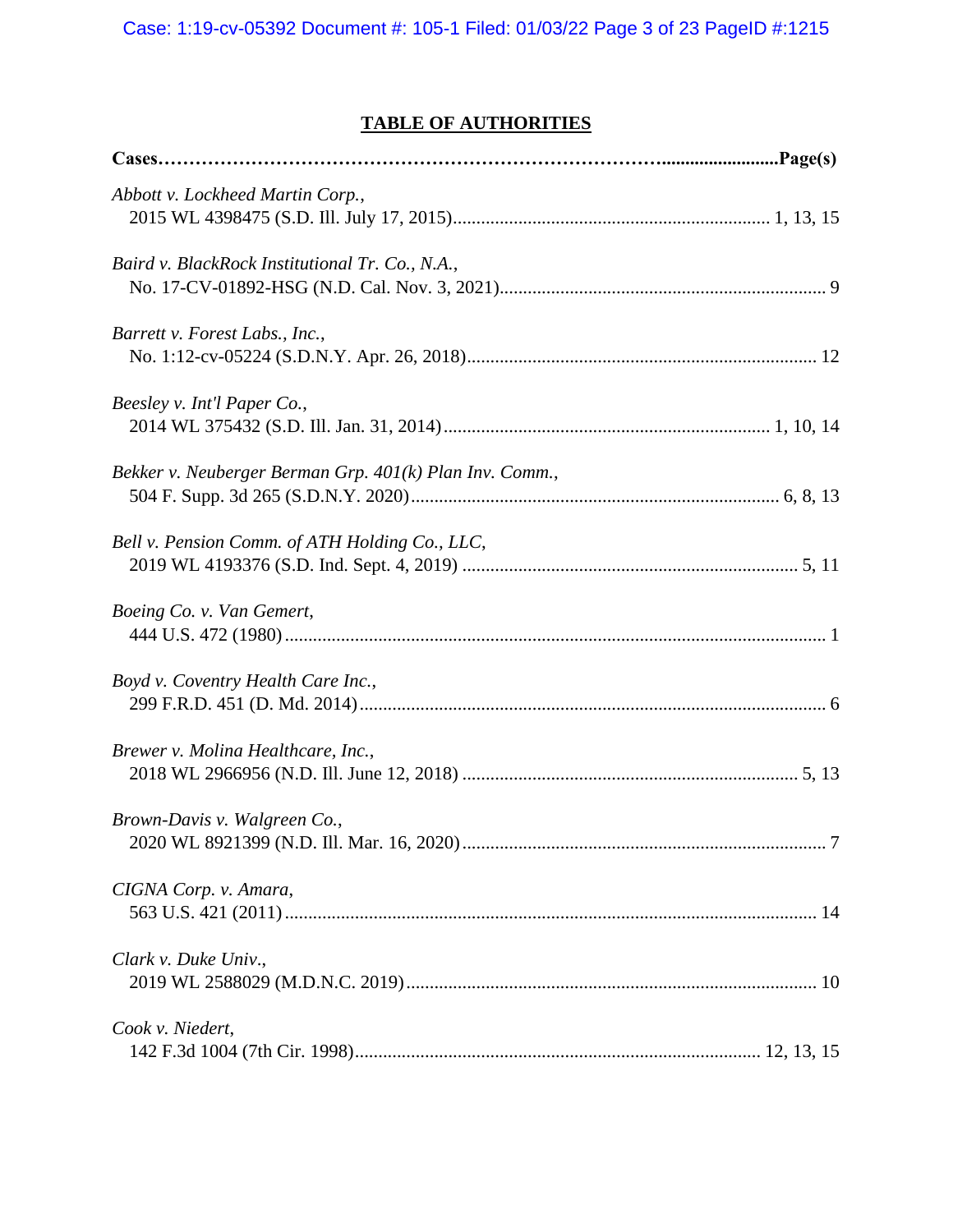# Case: 1:19-cv-05392 Document #: 105-1 Filed: 01/03/22 Page 4 of 23 PageID #:1216

| Cutrone v. Allstate Corp.,                        |
|---------------------------------------------------|
| Downes v. Wisconsin Energy Corp. Ret. Acct. Plan, |
| Florin v. Nationsbank of Ga., N.A.,               |
| Florin v. Nationsbank of Georgia, N.A.,           |
| Free v. Briody,                                   |
| George v. Kraft Foods Glob., Inc.,                |
| Ha v. Google Inc.,                                |
| Hale v. State Farm Mut. Auto. Ins. Co.,           |
| Hecker v. Deere $\&$ Co.,                         |
| Heekin v. Anthem, Inc.,                           |
| Howell v. Motorola, Inc.,                         |
| In re Rite Aid Corp. Sec. Litig.,                 |
| In re Sw. Airlines Voucher Litig.,                |
| In re Synthroid Mktg. Litig.,                     |
| In re Trans Union Corp. Privacy Litig.,           |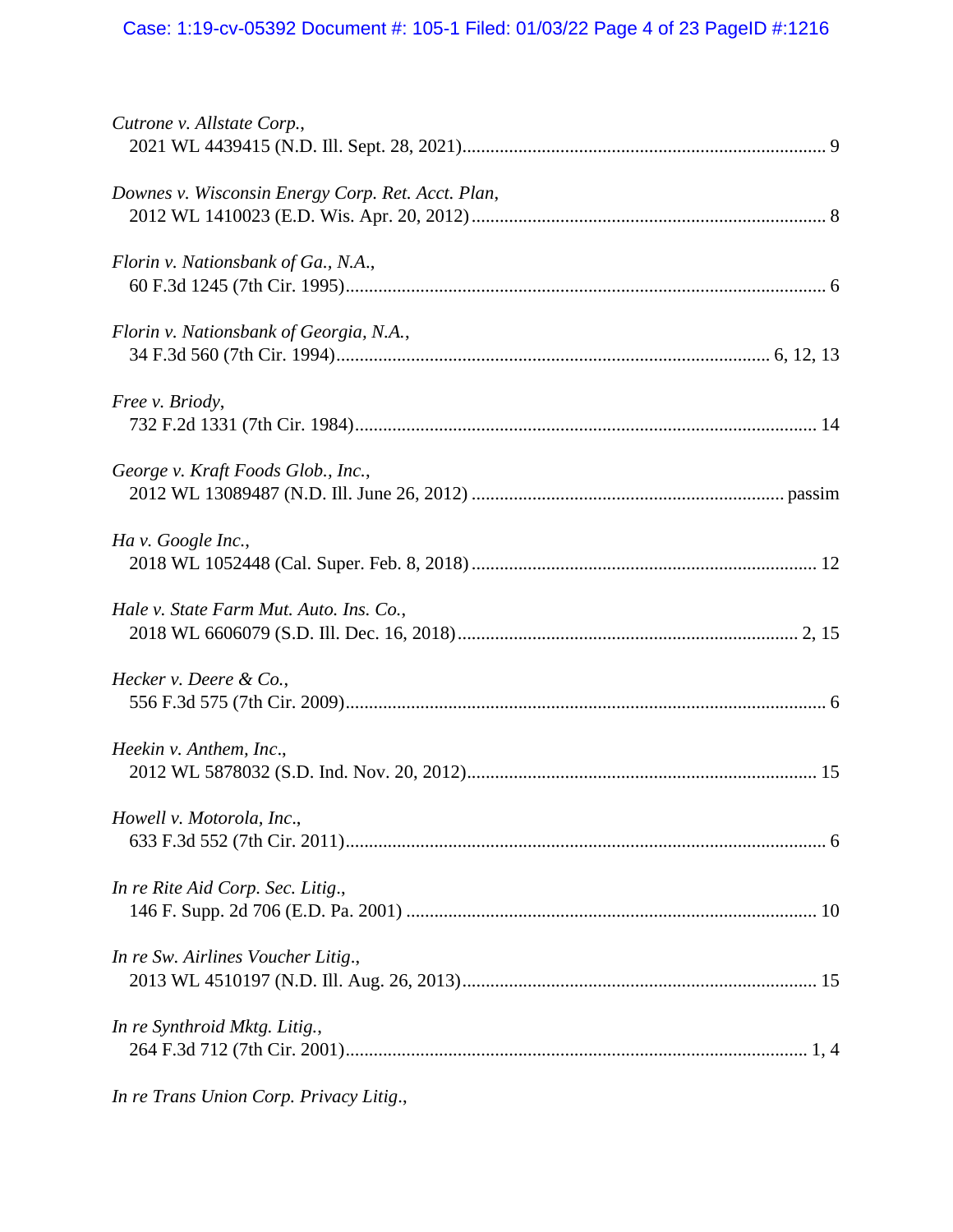# Case: 1:19-cv-05392 Document #: 105-1 Filed: 01/03/22 Page 5 of 23 PageID #:1217

| Jenkins v. Yager,                            |  |
|----------------------------------------------|--|
| Karg v. Transamerica Corp.,                  |  |
| Kirchoff v. Flynn,                           |  |
| Kruger v. Novant Health, Inc.,               |  |
| LaRue v. DeWolff, Boberg & Assocs., Inc.,    |  |
| Loomis v. Exelon Corp.,                      |  |
| Massachusetts Mut. Life Ins. Co. v. Russell, |  |
| Matter of Cont'l Illinois Sec. Litig.,       |  |
| McDaniel v. Qwest Commc'ns Corp.,            |  |
| Meiners v. Wells Fargo & Co.,                |  |
| Newbridge Networks Sec. Litig.,              |  |
| Nolte v. Cigna Corp.,                        |  |
| Pizarro v. Home Depot, Inc.,                 |  |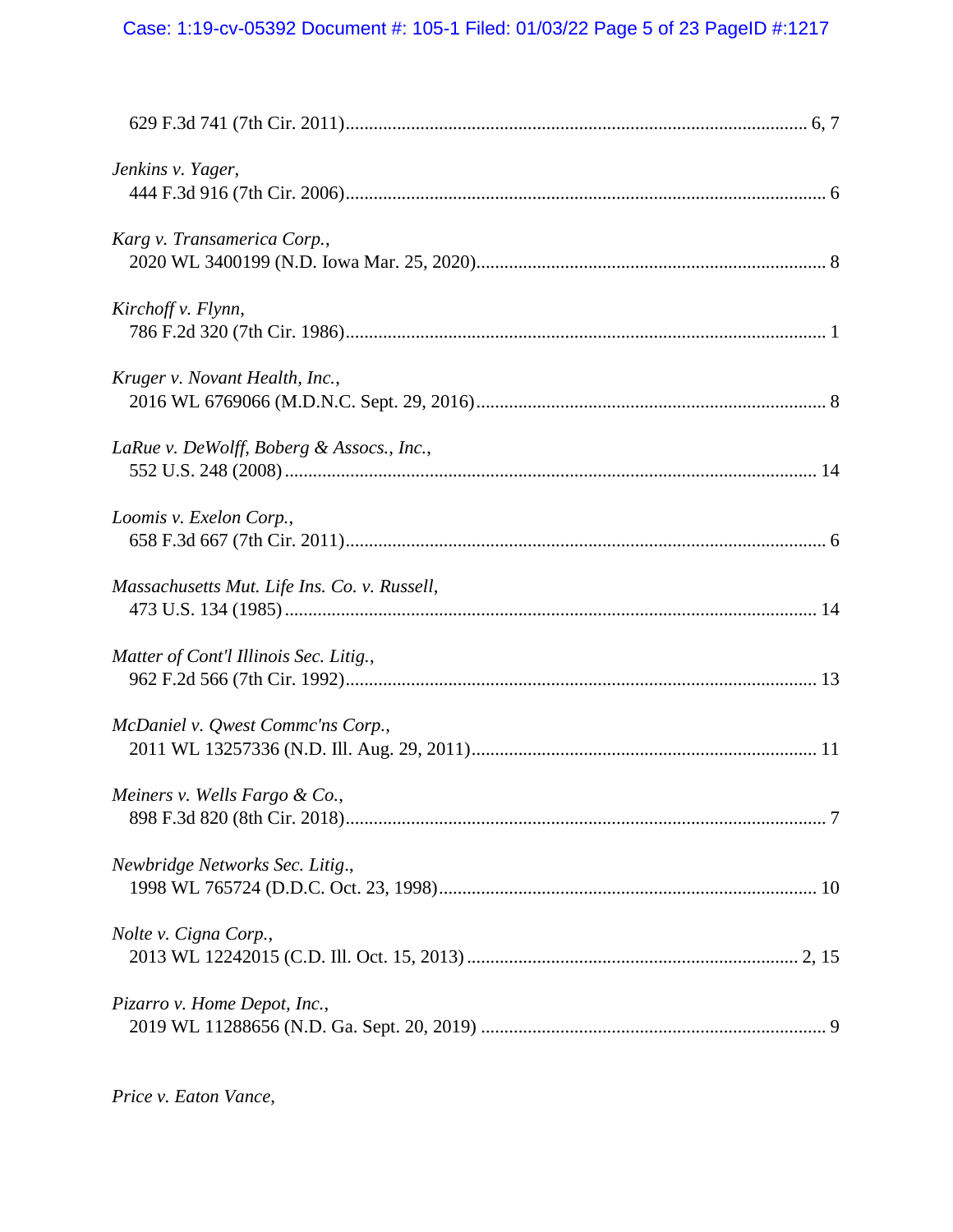# Case: 1:19-cv-05392 Document #: 105-1 Filed: 01/03/22 Page 6 of 23 PageID #:1218

| Schulte v. Fifth Third Bank,                    |  |
|-------------------------------------------------|--|
| Silverman v. Motorola Sols., Inc.,              |  |
| Sims v. BB&T Corp.,                             |  |
| Spano v. Boeing Co.,                            |  |
| Sutton v. Bernard,                              |  |
| Tatum v. RJR Pension Inv. Comm.,                |  |
| Taubenfeld v. AON Corp.,                        |  |
| Tussey v. ABB, Inc.,                            |  |
| Tussey v. ABB, Inc.,                            |  |
| United States v. Equitable Tr. Co. of New York, |  |
| Wellens et al. v. Daiichi Sankyo, Inc.,         |  |
| Will v. Gen. Dynamics Corp.,                    |  |
| <b>Statutes &amp; Rules</b>                     |  |
|                                                 |  |
|                                                 |  |
|                                                 |  |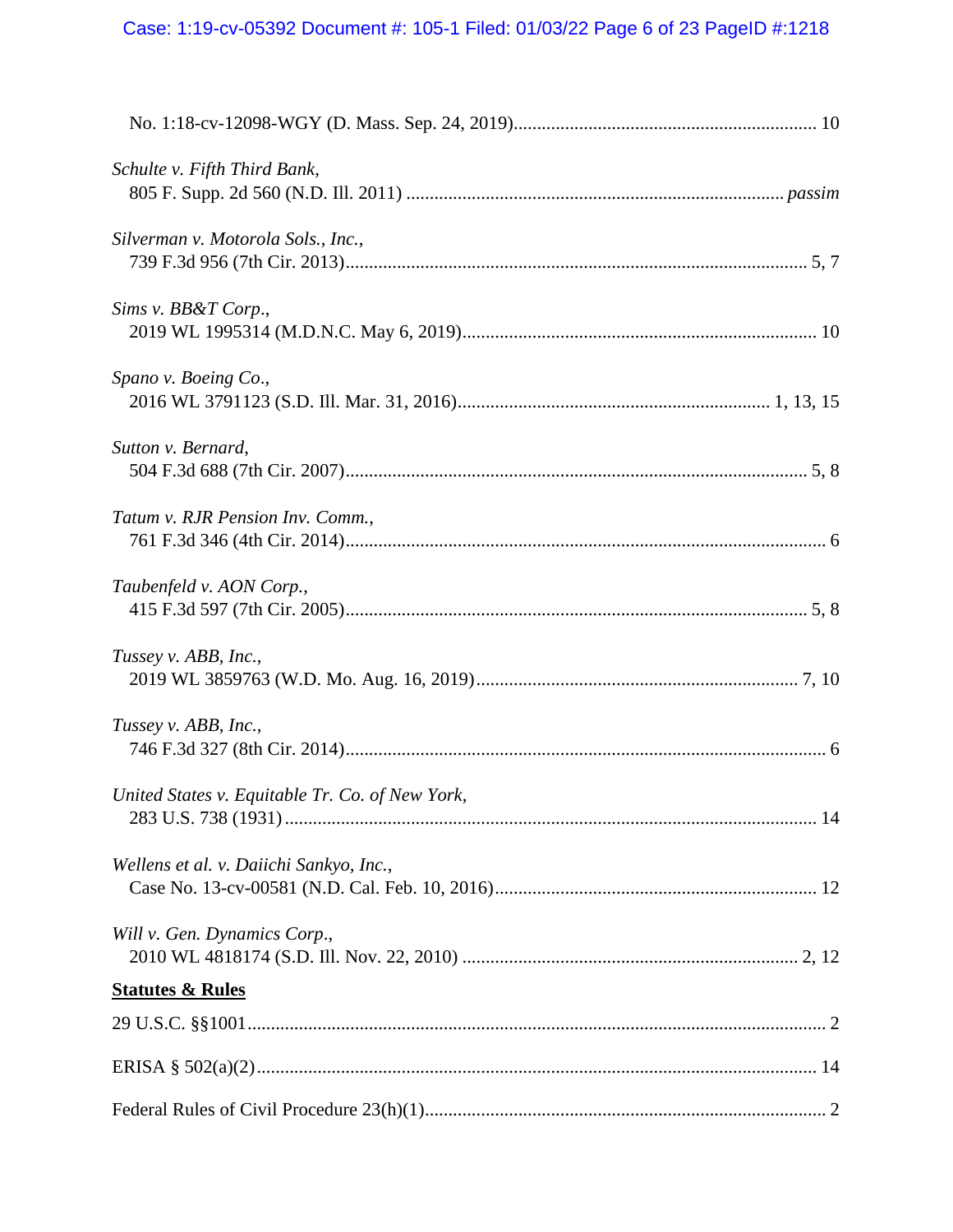| <b>Other Authorities</b>                                                               |  |
|----------------------------------------------------------------------------------------|--|
|                                                                                        |  |
|                                                                                        |  |
|                                                                                        |  |
| Theodore Eisenberg & Geoffrey P. Miller, Attorney Fees in Class Action Settlements: An |  |
| Theodore Eisenberg & Geoffrey P. Miller, Attorney Fees in Class Action Settlements: An |  |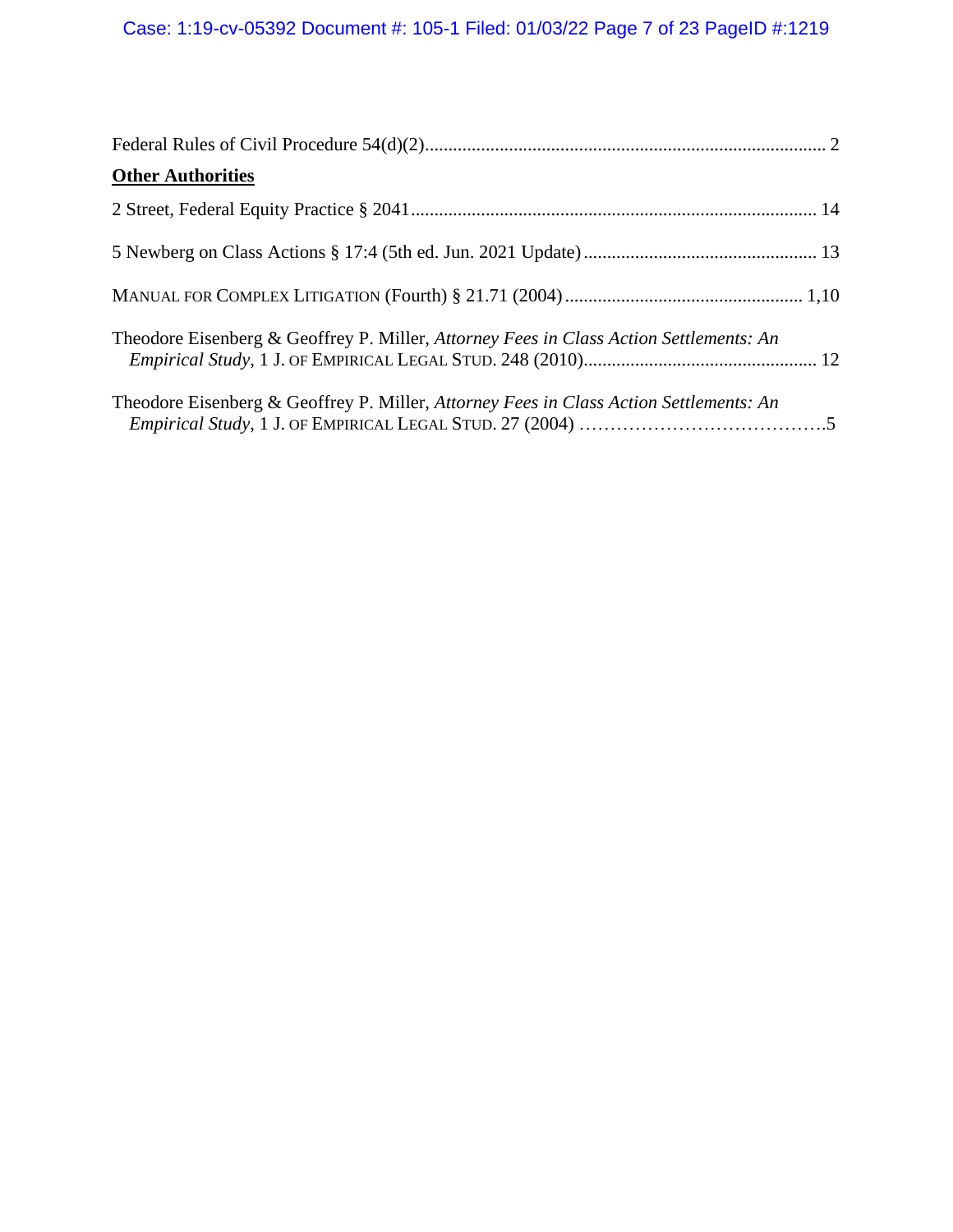# **I. INTRODUCTION**

Plaintiffs, in this class action under the Employee Retirement Income Security Act of 1974 ("ERISA"), obtained an outstanding result for the Class. After over two years of investigation, mediation, litigation, and negotiation, Plaintiffs secured a \$13.75 million settlement fund and meaningful non-monetary relief. This Court has preliminarily approved the settlement. Dkt. 101.

Under the "common fund" doctrine, after obtaining a recovery for the benefit of a class, class counsel is entitled to an award of reasonable attorneys' fees from the settlement proceeds. *See Boeing Co. v. Van Gemert*, 444 U.S. 472, 478 (1980). "Courts must do their best to award counsel the market price for legal services, in light of the risk of nonpayment and the normal rate of compensation in the market at the time." *In re Synthroid Mktg. Litig.*, 264 F.3d 712, 718 (7th Cir. 2001). When (as in ERISA class actions) "the prevailing method of compensating lawyers for similar services is the contingent fee"—expressed as a percentage of the settlement fund—the prevailing "contingent fee *is* the 'market rate.'" *Kirchoff v. Flynn*, 786 F.2d 320, 324 (7th Cir. 1986) (emphasis in original; internal quotation marks omitted). Accordingly, courts in this circuit assess reasonable fees for class counsel as a percentage of the overall value of the settlement. *See, e.g.*, *Beesley v. Int'l Paper Co.*, 2014 WL 375432, at \*1–2 (S.D. Ill. Jan. 31, 2014) (citing Manual for Complex Litigation, Fourth, § 21.71, at 337 (2004)).

A fee of one third (or 33 1/3%) of the common fund is "the market rate for settlements of this size and in settlements concerning this particularly complex area of law," and courts routinely award that percentage to class counsel in ERISA cases. *George v. Kraft Foods Glob., Inc.*, 2012 WL 13089487, at  $*2$  (N.D. Ill. June 26, 2012).<sup>1</sup> More generally, "common-fund cases from within

<sup>1</sup> *See*, *e.g.*, *Spano v. Boeing Co*., 2016 WL 3791123, at \*2 (S.D. Ill. Mar. 31, 2016); *Abbott v. Lockheed Martin Corp.*, 2015 WL 4398475, at \*2 (S.D. Ill. July 17, 2015); *Beesley v. Int'l Paper Co.*, 2014 WL 375432, at \*2 (S.D. Ill. Jan. 31, 2014) ("A one-third fee is consistent with the market rate in settlements concerning this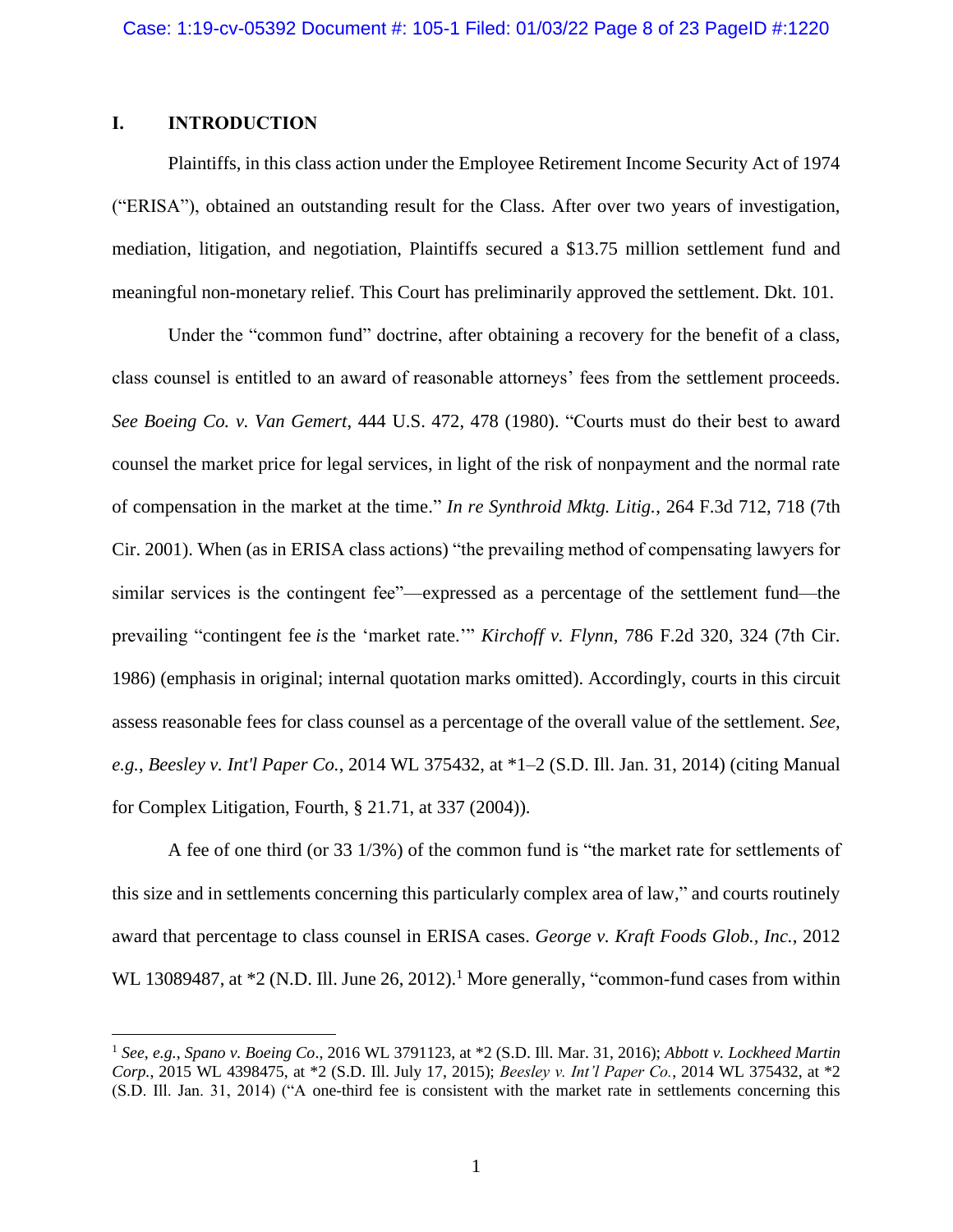#### Case: 1:19-cv-05392 Document #: 105-1 Filed: 01/03/22 Page 9 of 23 PageID #:1221

the Seventh Circuit show that an award of 33.3% of the settlement fund is within the reasonable range." *Schulte v. Fifth Third Bank*, 805 F. Supp. 2d 560, 598 (N.D. Ill. 2011); *see also Hale v. State Farm Mut. Auto. Ins. Co.*, 2018 WL 6606079, at \*10 & n.4 (S.D. Ill. Dec. 16, 2018) ("Courts within the Seventh Circuit, and elsewhere, regularly award percentages of 33.33% or higher to counsel in class action litigation") (collecting cases).

Accordingly, pursuant to Federal Rules of Civil Procedure 23(h)(1) and 54(d)(2), Named Plaintiffs and Class Representatives Michael W. Allegretti, Chandra V. Brown-Davis, Yolanda Brown, Ronald Dinkel, Siobhan E. Fannin, Kristie Kolacny, Dianna J. Martin, Sherri Nelson, Becky S. Ray, Scott C. Read, Timothy M. Renaud, Lisa Smith, Susan Weeks, and Andro D. Youssef (collectively, "Plaintiffs" or "Class Representatives") now petition this Court for an award of attorneys' fees of \$4,583,333.33 (one-third of the monetary award in the settlement), which would *include* the cost and expenses Class and Local Counsel incurred in prosecuting this case. Plaintiffs also seek a service award of \$15,000 for each of the Plaintiffs as Class Representatives.

#### **II. BACKGROUND**

#### **A. Procedural History**

Plaintiffs filed this action on August 9, 2019 (Dkt. No. 1). Plaintiffs allege that Defendants breached their fiduciary duties under the ERISA, 29 U.S.C. §§1001, *et seq* by imprudently retaining and monitoring a suite of poorly performing funds (the Northern Trust Focus Funds) for the Plan. Dkt. No. 67 ¶ 119. Plaintiffs' Complaint was the product of Class Counsel's lengthy and thorough investigation of the legal and factual issues, which included a thorough review of Plan

particularly complex area of law."); *Nolte v. Cigna Corp.*, 2013 WL 12242015, at \*2 (C.D. Ill. Oct. 15, 2013) ("[T]he normal rate of compensation in the market [is] 33.33% of the common fund recovered" because the class action market commands contingency fee agreements and the class counsel accepts a substantial risk of nonpayment."); *Will v. Gen. Dynamics Corp*., 2010 WL 4818174, at \*3 (S.D. Ill. Nov. 22, 2010) ( "a onethird fee is consistent with the market rate" in ERISA class action litigation).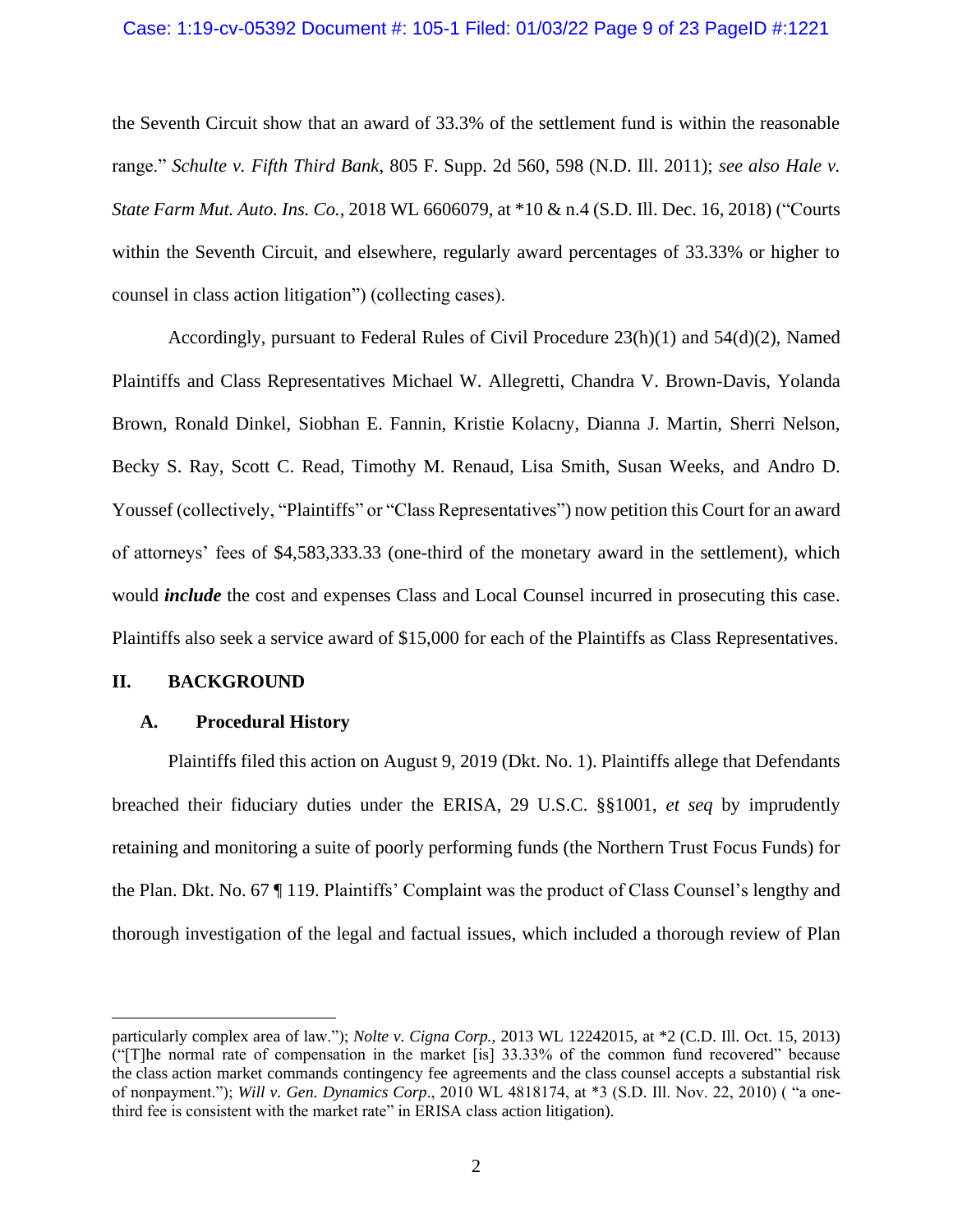#### Case: 1:19-cv-05392 Document #: 105-1 Filed: 01/03/22 Page 10 of 23 PageID #:1222

documents, interviews with over 200 current and former Plan participants, and a careful analysis of the performance of the Challenged Funds. Declaration of Charles Field ("Field Decl.") ¶ 5.

Throughout the litigation, Class Counsel prosecuted the case vigorously and effectively, with meaningful assistance from Local Counsel. Soon after Plaintiffs filed their Amended Complaint, Defendants moved to dismiss. *See* Dkt. No. 37. Plaintiffs largely defeated that motion. Dkt. No. 46.<sup>2</sup> Thereafter, the parties engaged in an unsuccessful mediation with Robert Meyer, Esq., of JAMS. Field Decl. ¶¶ 8–9*.* Plaintiffs then continued with extensive discovery and prepared a motion for class certification. *See* Dkt. No. 68. The Court granted that motion and appointed Sanford Heisler Sharp, LLP as Class Counsel. *See* Dkt. No. 73.

During discovery, Class Counsel prepared and responded to extensive written discovery requests (serving both interrogatories and 85 document requests), deposed Defendants' corporate representative under Rule 30(b)(6), and subpoenaed third-parties Ellwood & Associates (the Plan's investment consultant) and Northern Trust (investment manager for the Challenged Funds). Field Decl. ¶ 6. Counsel also analyzed thousands of documents, including Plan documents, a decade of meeting minutes, resolutions of the Walgreen's Board of Directors, and other documents concerning the Challenged Funds. *Id.* Additionally, Plaintiffs hired an expert to determine the Class's potential damages. *Id*.

### **B. Negotiations and Settlement**

After Plaintiffs deposed Defendants' corporate representative, the parties resumed their efforts to reach a resolution. After six months of rigorous negotiations (from March to September 2021), the Parties finalized a Settlement that included the \$13,750,000 fund and non-monetary relief, including confirmation of the removal of the Northern Trust Focus Funds from the Plan in

<sup>&</sup>lt;sup>2</sup> The Court held that Plaintiffs lacked standing to bring claims based on two funds of the ten funds at issue, but otherwise denied the motion. *See* Dkt. No. 46 at 3–4.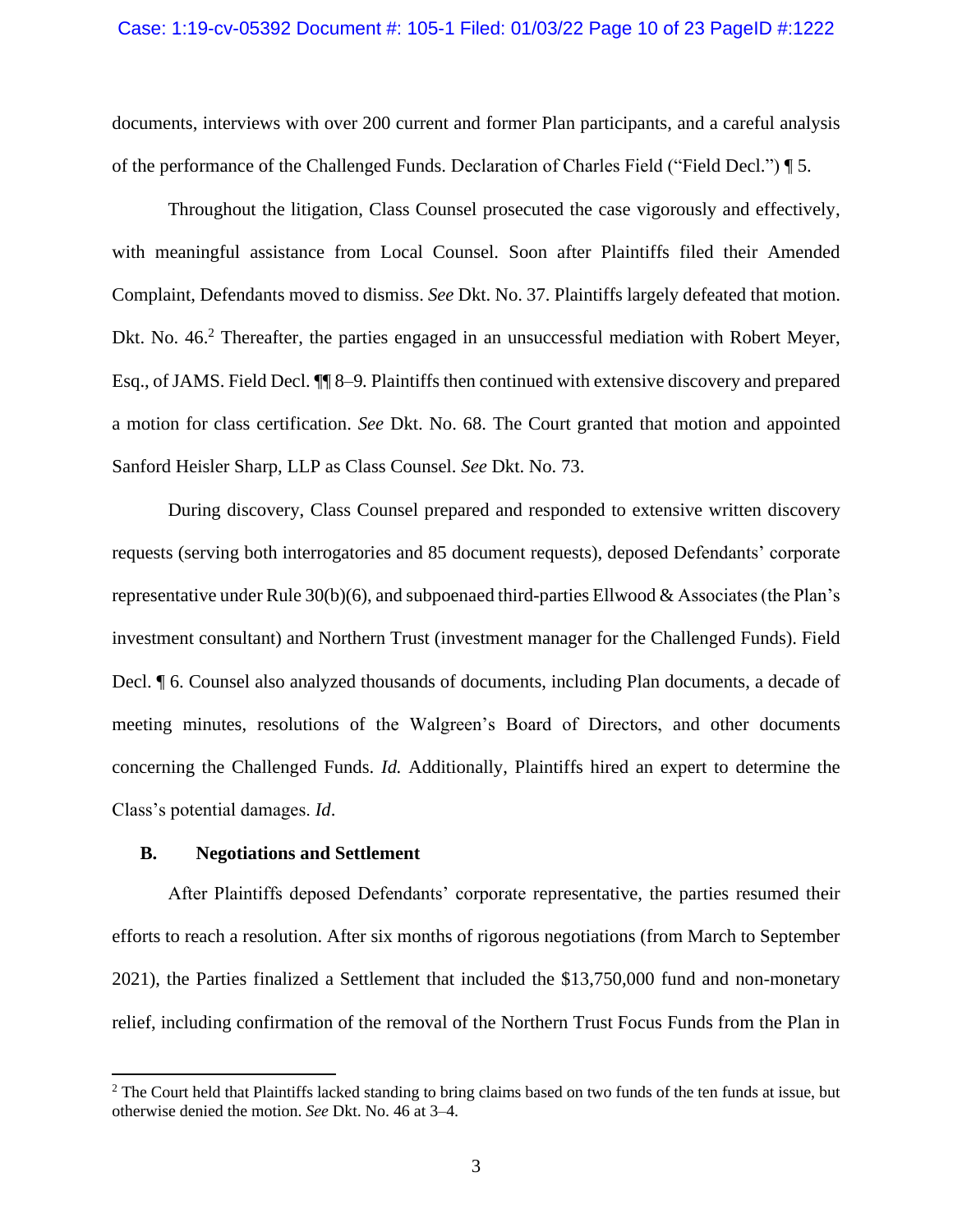#### Case: 1:19-cv-05392 Document #: 105-1 Filed: 01/03/22 Page 11 of 23 PageID #:1223

connection with a Request for Proposal. *See* Settlement Agreement Dkt. No. 99-3, ¶¶ 2.25, 10.1. The Court granted preliminary approval of the Settlement on November 1, 2021. Dkt. No. 101. Pursuant to the Court's Order, the Settlement Administrator published a settlement website and disseminated approximately 195,000 Notices by mail and 107,000 Notices by email by December 1, 2021. Field Decl. ¶ 12. Since dissemination of the Notice, Class Counsel has responded to questions from six Class Members. *Id*. ¶ 13. The proposed fees, costs, and incentive awards requested herein were fully described in the Class Notice.

Plaintiffs are filing this Application fourteen days in advance of the deadline for objections to the Settlement. *See* Dkt. No. 101 ¶ 9. To date, no Class Members have filed objections.

## **C. Additional Work to Be Performed**

Class Counsel's work on this matter is not yet complete. Class Counsel still needs to prepare the Motion for Final Approval of the Settlement, attend the Fairness Hearing, and if necessary, respond to any objections. Field Decl. ¶ 14. If final approval is granted, Class Counsel will supervise the distribution of the net Settlement Amount to eligible Class Members. *Id*. In addition, Class Counsel will continue to respond to questions from Class Members and take other actions necessary to support the Settlement until the conclusion of the Settlement Period. *Id*.

# **III. THE REQUESTED FEE AWARD IS FAIR AND REASONABLE**

For its successful work on behalf of the class, Counsel is entitled to receive the "market price" of their legal services given "the risk of nonpayment and the normal rate of compensation in the market at the time." *In re Synthroid Marketing Litig.*, 264 F.3d at 718. "When determining a reasonable fee, the Seventh Circuit Court of Appeals uses the percentage basis rather than a lodestar or other basis." *George*, 2012 WL 13089487, at \*2 (citing *Gaskill v. Gordon*, 160 F.3d 361, 363 (7th Cir. 1998)). The percentage "market price" for class counsel's services "depends in part on the risk of nonpayment a firm agrees to bear, in part on the quality of its performance, in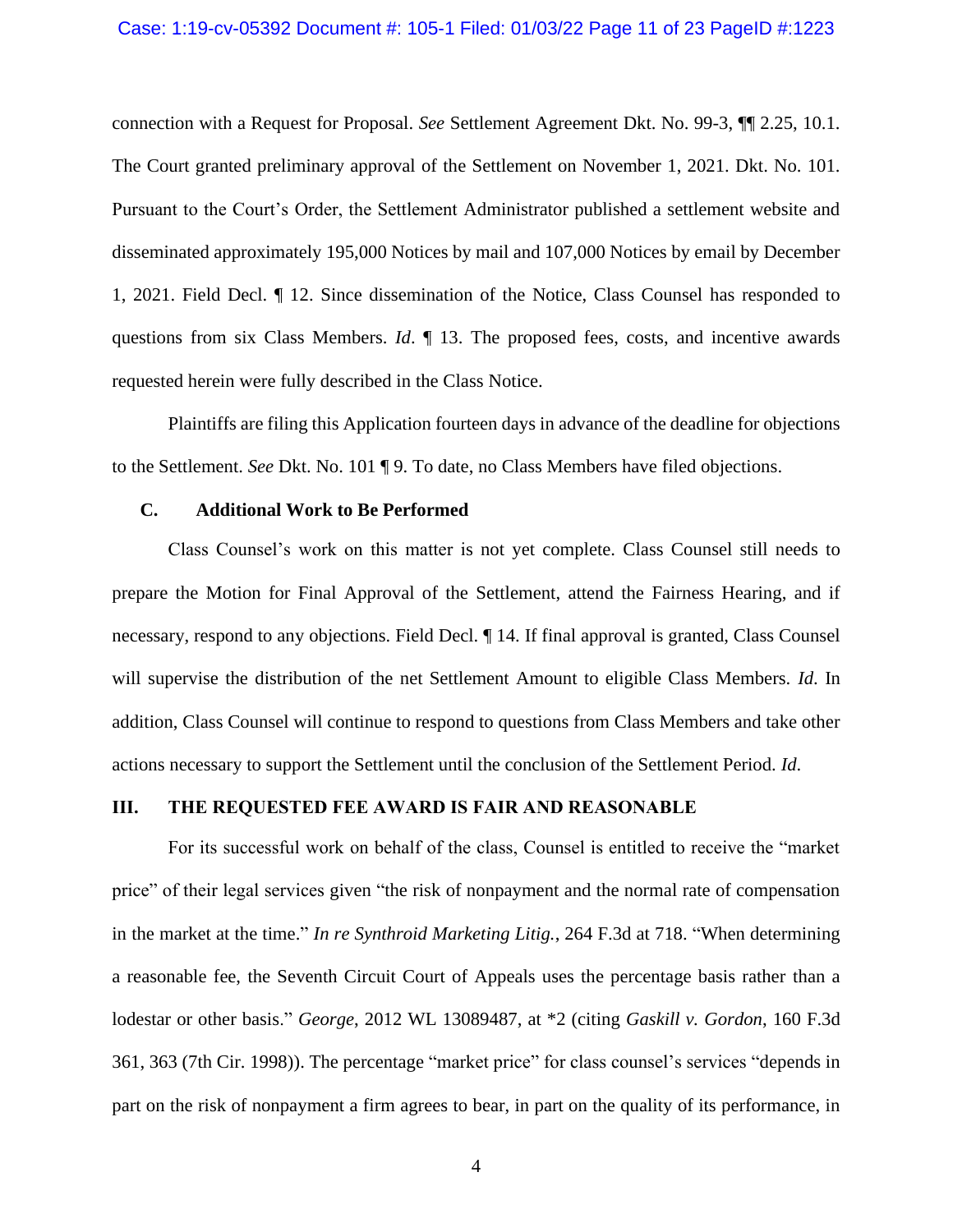#### Case: 1:19-cv-05392 Document #: 105-1 Filed: 01/03/22 Page 12 of 23 PageID #:1224

part on the amount of work necessary to resolve the litigation, and in part on the stakes of the case." *Sutton v. Bernard*, 504 F.3d 688, 693 (7th Cir. 2007). The court may also consider "actual fee contracts that were privately negotiated for similar litigation, information from other cases, and data from class-counsel auctions." *Taubenfeld v. AON Corp.*, 415 F.3d 597, 599 (7th Cir. 2005).

These factors and all indicate that an award of one-third the monetary settlement aligns with the market rate for Class and Local Counsel's services and is reasonable in this case.

## *1. The Percentage Requested Is the Market Rate in the Seventh Circuit*

Counsel's request for one-third of the settlement as fees aligns with the market rate, derived from both fee awards in other ERISA class actions and with "privately-negotiated" contracts within the Seventh Circuit and in this district. *Taubenfeld*, 415 F.3d at 599 (noting that these data bear directly on the court's determination of the "market" fee rate). Courts have roundly held that a "one-third fee [percentage] is consistent with the market rate" in ERISA class action litigation, which is a "particularly complex area of law." *George*, 2012 WL 13089487, at \*2; *see also Bell v. Pension Comm. of ATH Holding Co., LLC*, 2019 WL 4193376, at \*3 (S.D. Ind. Sept. 4, 2019) (collecting 13 ERISA cases in the Seventh Circuit in which the court awarded one-third of the settlement); *see supra* n.1 (collecting more cases). One-third is also "the standard contingent percentage that employment lawyers in the Northern District of Illinois charge individual clients." *Brewer v. Molina Healthcare, Inc.*, 2018 WL 2966956, at \*4 (N.D. Ill. June 12, 2018); Theodore Eisenberg & Geoffrey P. Miller, *Attorney Fees in Class Action Settlements: An Empirical Study*, 1 J. OF EMPIRICAL LEGAL STUD. 27, 35 (2004) ("Taken as a whole, the evidence suggests that onethird is the benchmark for privately negotiated contingent fees.").

# *2. Class Counsel Undertook Significant Risk of Nonpayment*

"The greater the risk of walking away empty-handed, the higher the award must be to attract competent and energetic counsel." *Silverman v. Motorola Sols., Inc.*, 739 F.3d 956, 958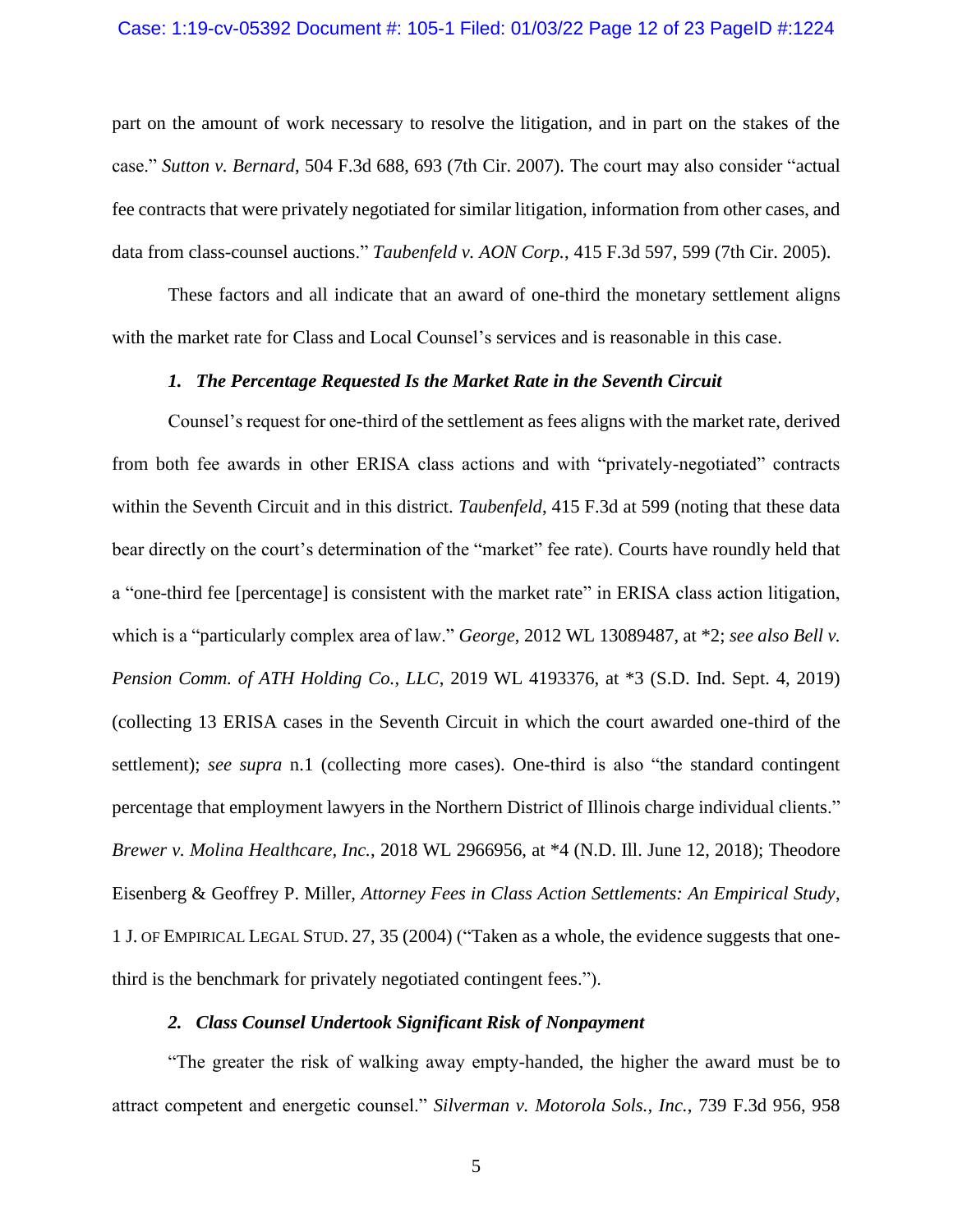#### Case: 1:19-cv-05392 Document #: 105-1 Filed: 01/03/22 Page 13 of 23 PageID #:1225

(7th Cir. 2013); *see also In re Trans Union Corp. Privacy Litig*., 629 F.3d 741, 746 (7th Cir. 2011). In awarding fees, a "court must assess the riskiness of the litigation by measuring the probability of success of this type of case *at the outset* of the litigation," rather than in hindsight. *Florin v. Nationsbank of Georgia, N.A.*, 34 F.3d 560, 565 (7th Cir. 1994). That risk was substantial here.

To begin with, this type of ERISA litigation involves substantial risk of loss: "Plaintiffs claiming a breach of fiduciary duty do not often succeed." *Florin v. Nationsbank of Ga., N.A*., 60 F.3d 1245, 1248 (7th Cir. 1995); *Boyd v. Coventry Health Care Inc.*, 299 F.R.D. 451, 466 (D. Md. 2014) ("Numerous courts have emphasized the many hurdles plaintiffs must clear to succeed" on a claim for imprudence under ERISA); *Bekker v. Neuberger Berman Grp. 401(k) Plan Inv. Comm.*, 504 F. Supp. 3d 265, 269 (S.D.N.Y. 2020) ("ERISA 401(k) fiduciary breach class actions are extremely complex and require a willingness to risk significant resources in time and money, given the uncertainty of recovery and the protracted and sharply-contested nature of ERISA litigation.").

To prevail in such cases, Plaintiffs must first establish a breach—a tall order. *See, e.g.*, *Hecker v. Deere & Co.*, 556 F.3d 575 (7th Cir. 2009); *Loomis v. Exelon Corp.*, 658 F.3d 667 (7th Cir. 2011); *Howell v. Motorola, Inc*., 633 F.3d 552 (7th Cir. 2011) (affirming summary judgment for plan fiduciaries); *Jenkins v. Yager,* 444 F.3d 916, 926 (7th Cir. 2006) (same). Even if Plaintiffs show a breach, other issues remain. The elements of causation and damages often present unsettled and hotly contested issues of law. *See, e.g.*, *Tatum v. RJR Pension Inv. Comm.*, 761 F.3d 346, 364 (4th Cir. 2014) (dispute over causation standard); *Tussey v. ABB, Inc.*, 746 F.3d 327, 338 (8th Cir. 2014) (remanding with instruction to "reevaluate" the "method of calculating the damage award"). If Plaintiffs were unsuccessful on any of these points—which invariably involve contested expert testimony—recovery could be significantly reduced or lost all together, meaning that Counsel "would receive no fees at all" for pursuing this action. *Trans Union*, 629 F.3d at 746.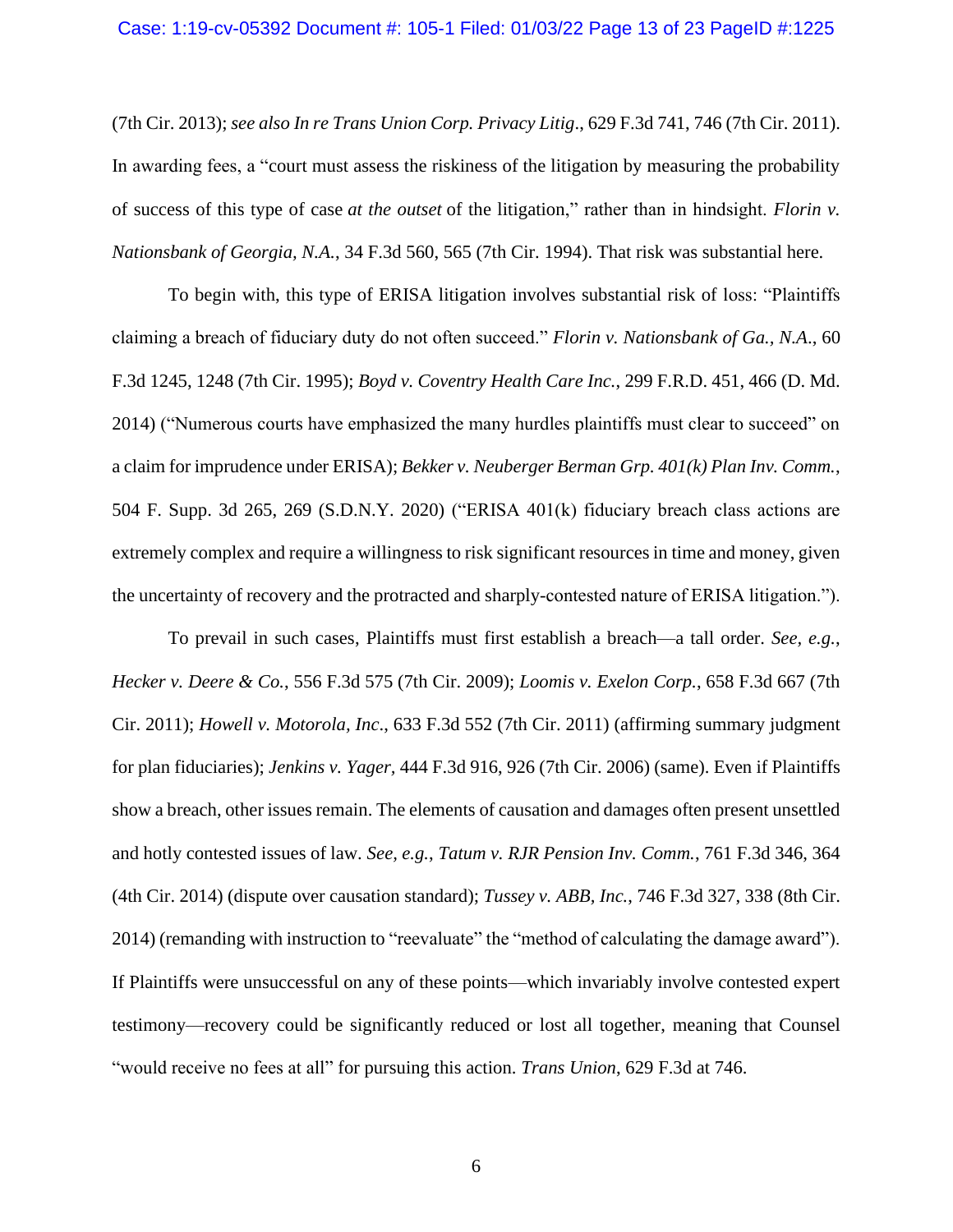In this case, in particular, Plaintiffs' claims challenge a type of investment option called a target date fund: a fund that typically invests in a mix of stocks and bonds (as well as other asset classes) and becomes more conservative (*i.e.*, invests in less stock and more bonds) as time passes. Different target date funds invest in different mixes of assets and change their allocations at different rates over time.<sup>3</sup> Some courts have rejected efforts to draw comparisons between certain target date funds. *See*, *e.g.*, *Meiners v. Wells Fargo & Co.*, 898 F.3d 820, 823 & n.2 (8th Cir. 2018) (rejecting such a comparison due to certain differences in funds). To succeed in this case and obtain relief, Plaintiffs had to show that the Challenged Funds (the Northern Trust target date funds) were in fact comparable to other funds and to Plaintiffs' proposed benchmarks. While Plaintiffs had strong arguments that cases such as *Meiners* were distinguishable and unpersuasive, Class Counsel took on the significant risk that this court would ultimately disagree and concur with Defendants, who argued otherwise. *See Brown-Davis v. Walgreen Co.*, 2020 WL 8921399, at \*2 (N.D. Ill. Mar. 16, 2020) (noting in denying Defendants' motion to dismiss that the "facts are disputed with regard to the similarities between the Funds and Comparator Funds and benchmark indexes").

Despite these uncertainties regarding the outcome of the case, Class Counsel took the case on a wholly contingent basis and devoted thousands of hours and out-of-pocket dollars to the case. If such risks undertaken by Class Counsel were not "compensated with a commensurate award, no firm, no matter how large or well-financed," would "have the incentive to consider pursuing a case such as this." *Tussey v. ABB, Inc.*, 2019 WL 3859763, at \*3 (W.D. Mo. Aug. 16, 2019); *see Trans Union*, 629 F.3d at 746; *Silverman*, 739 F.3d at 958.

<sup>3</sup> U.S. Dep't of Labor, Target Date Funds – Tips for ERISA Plan Fiduciaries, available at https://www.dol.gov/sites/dolgov/files/EBSA/about-ebsa/our-activities/resource-center/fact-sheets/target-dateretirement-funds.pdf (providing a general primer on how target date funds work and noting the "differences among [target date funds] offered by different providers").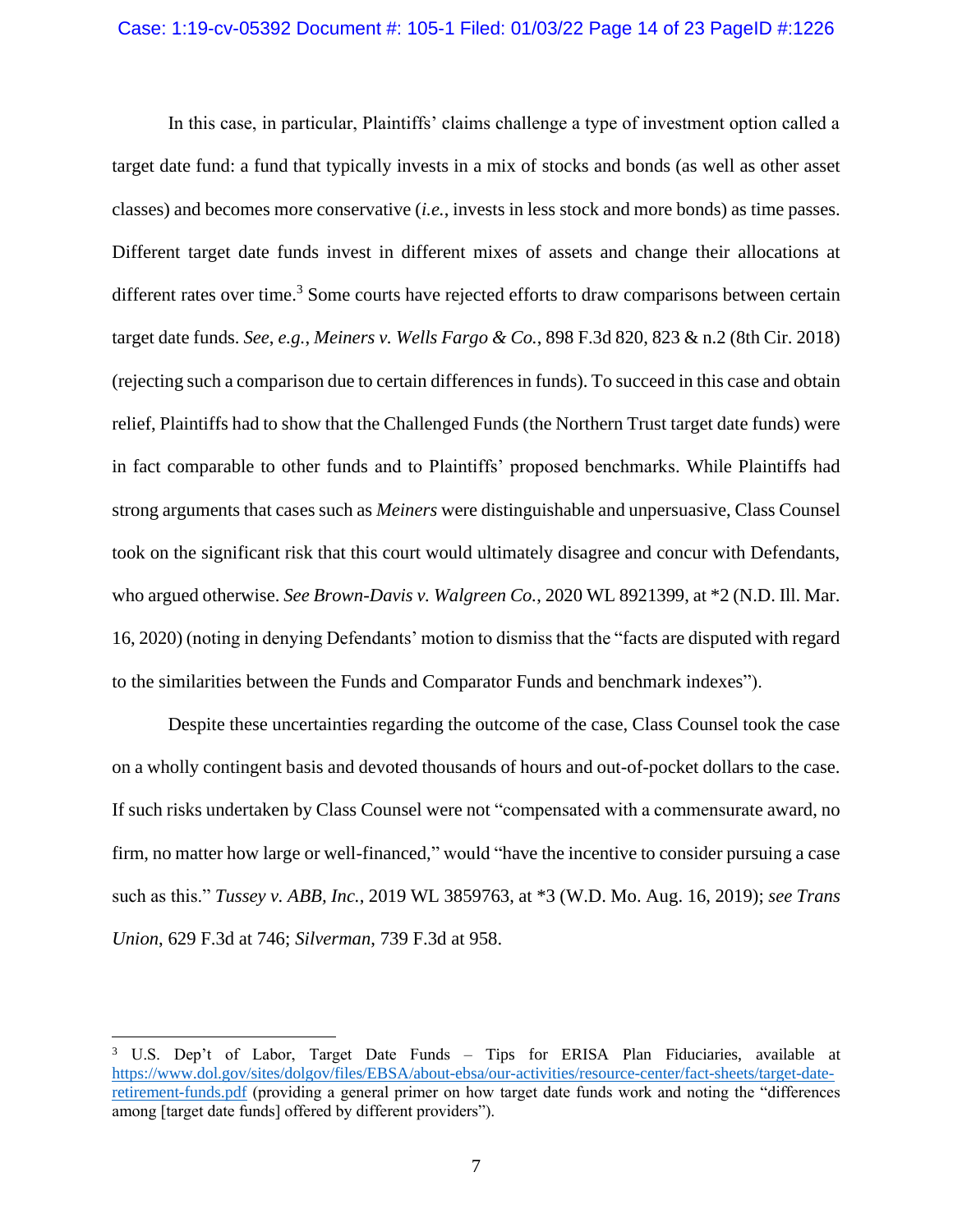# *3. Class Counsel Is Highly Qualified and Performed Exceptional Work*

Class Counsel's qualifications and the quality of their work is also relevant to the market value of their services and the percentage fees the court should award. *See Sutton*, 504 F.3d at 693; *Taubenfeld*, 415 F.3d at 600. In this case, Class Counsel were among the few firms in the country with the legal and financial experience necessary to litigate such a complex class action, a background they leveraged to obtain an outstanding result for the class.

*Counsel is Highly Qualified.* Handling a case of this complexity requires counsel with specialized skills. "[T]he market for highly-qualified ERISA counsel with the resources and track record capable of handling a case of this magnitude and complexity is small." *Downes v. Wisconsin Energy Corp. Ret. Acct. Plan*, 2012 WL 1410023, at \*4 (E.D. Wis. Apr. 20, 2012). Counsel "must be knowledgeable about this complex and developing area of law, aware of numerous merits and procedural pitfalls, willing to risk dismissal at any stage, and prepared to pursue many years of litigation." *Bekker*, 504 F. Supp. 3d at 270. They must also have "expertise regarding industry practices" and be able to analyze pertinent financial records and data. *Kruger v. Novant Health, Inc.*, 2016 WL 6769066, at \*3 (M.D.N.C. Sept. 29, 2016).

Class Counsel, Sanford Heisler Sharp, LLP, is a preeminent nationwide plaintiffs' firm specializing in complex class litigation. The firm has "extensive experience in handling class actions, other complex litigation, and the types of claims asserted in this action." Dkt. No, 73 at 3; *accord Karg v. Transamerica Corp.*, 2020 WL 3400199, at \*4 (N.D. Iowa Mar. 25, 2020) (noting that Sanford Heisler Sharp has "a wealth of experience in navigating class actions and show knowledge of and intellectual engagement with the applicable law" in ERISA breach of fiduciary duty cases); *see also* Field Decl. ¶¶ 28-34 (describing Class Counsel's extensive experience and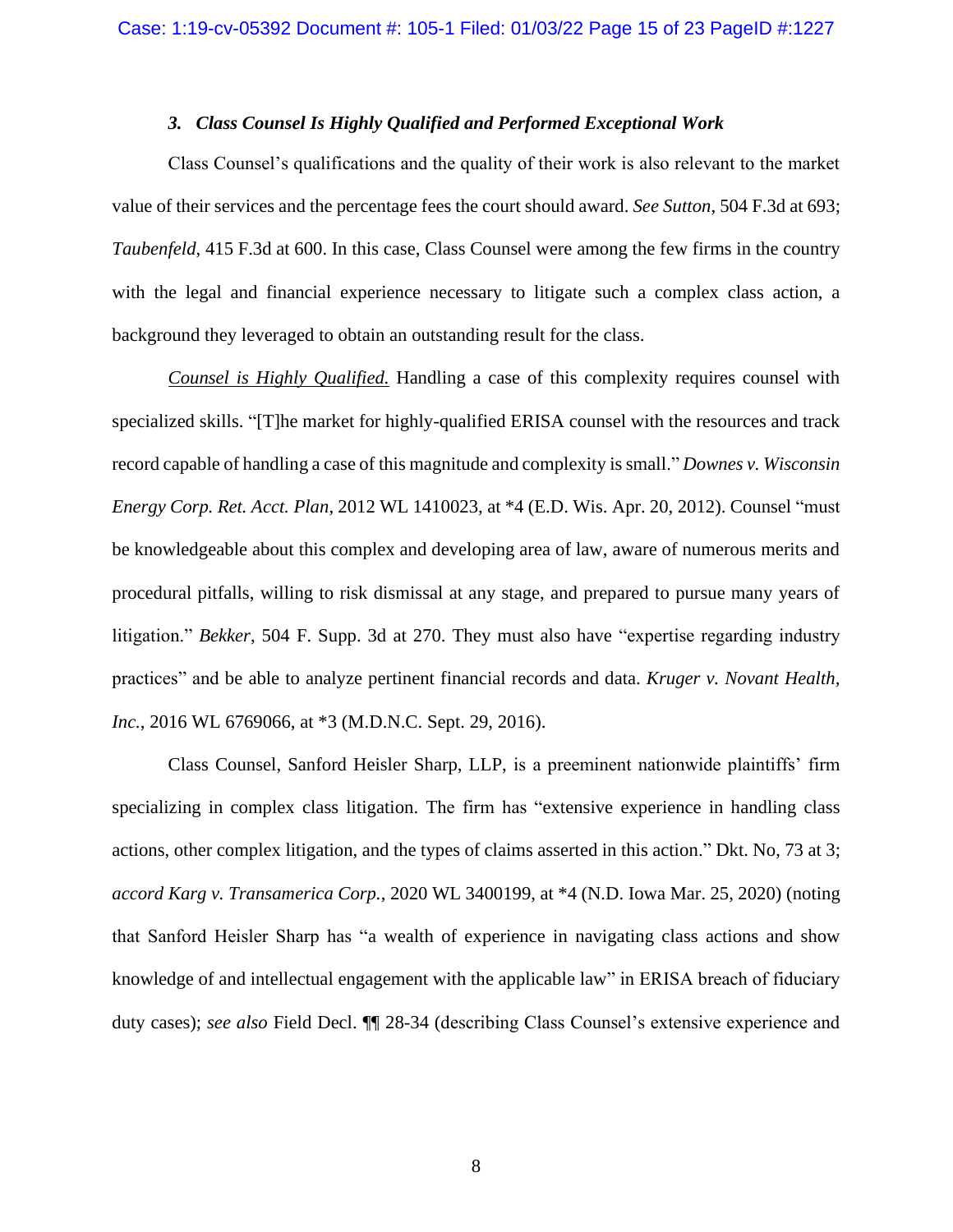#### Case: 1:19-cv-05392 Document #: 105-1 Filed: 01/03/22 Page 16 of 23 PageID #:1228

quoting other praise for their work).<sup>4</sup> Class Counsel have served as lead or co-lead counsel in scores of other class and collective actions nationwide, including several other ERISA class actions, with great success. *Id*. ¶ 29. <sup>5</sup> The team has been led by Charles Field, who has decades of experience in finance and in the law of financial regulation, and David Tracey, who has served as class counsel in multiple ERISA actions. *Id.* ¶¶ 16–27. Messrs. Field and Tracey were assisted by a team of other highly qualified attorneys and legal assistants. *Id.* ¶ 40. Local Counsel likewise has a distinguished track record of success in class actions. Barnow Decl. ¶¶ 7, 10, 11.

*Counsel Generated Substantial Relief for the Class*. As noted above, Counsel successfully defeated Defendants' motion to dismiss and, after extensive investigation and discovery, obtained \$13.75 million in monetary recovery for the class. This sum constitutes approximately 40% of the \$34 million in damages calculated by Plaintiffs' expert by comparing the performance of Challenged Funds against the average performance of their Morningstar peer universe starting on January 1, 2018 (five years after the Funds were added to the Plan). The settlement compares favorably to settlements in similar cases, even accounting for more aggressive damages models. *See*, *e.g.*, *Schulte v. Fifth Third Bank*, 805 F. Supp. 2d 560, 583 (N.D. Ill. 2011) ("numerous courts have approved settlements with recoveries around (or below)" 10% of estimated potential damages); *Baird v. BlackRock Institutional Tr. Co., N.A.*, No. 17-CV-01892-HSG, Dkt. No. 490 at \*9 (N.D. Cal. Nov. 3, 2021) (approving \$9.65 million settlement—28.4% of the damages

<sup>4</sup> Among many accolades, Sanford Heisler Sharp has been recognized as an "AV" rated firm, "Employment Group of the Year" by *Law360* (2016 and 2018), "Best Law Firm National Tier 1 Employment Firm" by *U.S. News & World Report* (2016-2019), "Elite Trial Lawyers" by the *National Law Journal* (2014, 2015, and 2019), and "2020 Labor & Employment Employee-Side Firm of the Year" by Benchmark Litigation.

<sup>5</sup> *See Cutrone v. Allstate Corp.*, 2021 WL 4439415, at \*3 (N.D. Ill. Sept. 28, 2021) (denying motion to dismiss another claim challenging the Northern Trust's target date funds); *Pizarro v. Home Depot, Inc.*, 2019 WL 11288656, at \*3-4 (N.D. Ga. Sept. 20, 2019) (denying motion to dismiss claim challenging BlackRock's target date funds); *see also* Field Decl. ¶ 29 (listing other multi-million-dollar settlements).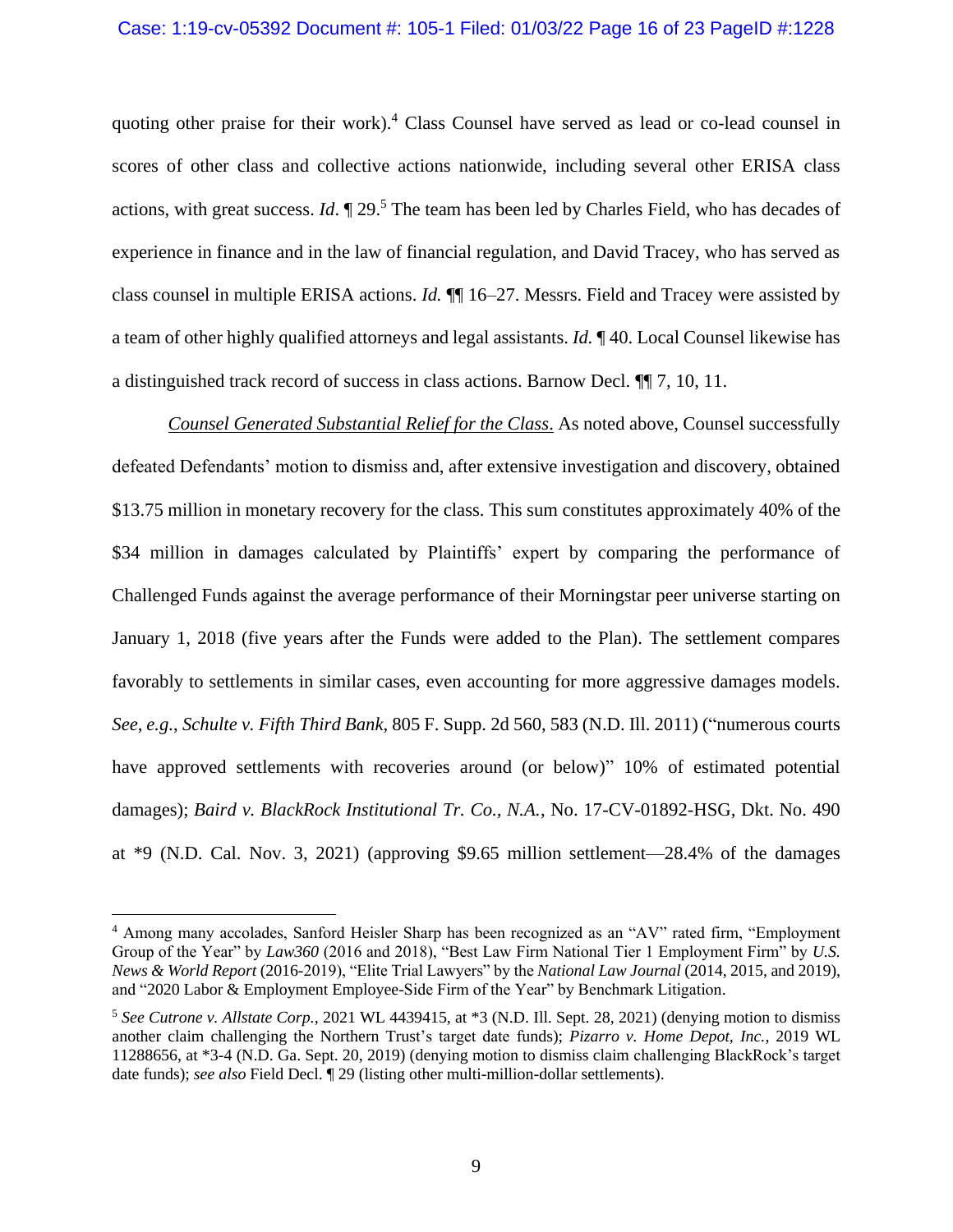plaintiffs intended to prove at trial); *Clark v. Duke Univ*., 2019 WL 2588029 (M.D.N.C. 2019) (approving \$10.65 million monetary settlement, under 4% of total estimated damages). 6

The settlement in fact creates far more value for the Class than \$13.75 million, for at least three reasons. First, the agreement provides for current Plan participants to receive their distributions on a tax-deferred basis (i.e., as direct deposits in their  $401(k)$  Plan accounts) and gives former participants the option to direct their distribution into a tax-deferred vehicle if they so choose. *See* Dkt. No. 99-3 ¶ 6.5.2, 6.7–6.9. The "the actual value to the class for the monetary part of the settlement" is therefore "more than [\$13.75] million." *Tussey I*, 2019 WL 3859763, at \*2. Second, Class Counsel leveraged targeted discovery (including an early 30(b)(6) deposition) to obtain an early settlement for the class. Thus, "a major benefit of the settlement is that Class Members may obtain these benefits much more quickly" without having "to await the outcome of a trial and inevitable appeal" that would delay their compensation "for many years, if indeed they received any at all." *Schulte*, 805 F. Supp. 2d at 583. Third, Class Counsel negotiated significant *non-monetary* relief, including confirmation that the fiduciaries have removed the Challenged Funds and an agreement that the fiduciaries will "continue to use an investment advisor to provide ongoing investment monitoring services for the Plan." Dkt. No. 99-3 ¶¶ 10.1, 10.2. *See Beesley*, 2014 WL 375432, at \*1 ("A court must also consider the substantial affirmative relief when evaluating the overall benefit to the class."); *accord* MANUAL FOR COMPLEX LITIGATION (Fourth) § 21.71 (2004). These aspects of the settlement increase its value well beyond \$13.75 million.

<sup>6</sup> *See also Price v. Eaton Vance*, No. 1:18-cv-12098-WGY (D. Mass. Sep. 24, 2019) (approving ERISA class settlement that equaled approximately 23.8% of expected value); *Mehling v. New York Life Ins. Co*., 248 F.R.D. 455, 462 (E.D. Pa. 2008) (20% recovery in ERISA class action approved); *Sims v. BB&T Corp*., 2019 WL 1995314, at \*5 (M.D.N.C. May 6, 2019) (approving ERISA 401(k) settlement that represented 19% of estimated damages); *Newbridge Networks Sec. Litig*., 1998 WL 765724, at \*2 (D.D.C. Oct. 23, 1998) ("an agreement that secures roughly six to twelve percent of a potential recovery . . . seems to be within the targeted range of reasonableness"); *In re Rite Aid Corp. Sec. Litig*., 146 F. Supp. 2d 706, 715 (E.D. Pa. 2001) (noting that since 1995, class action settlements have typically "recovered between 5.5% and 6.2% of the class members' estimated losses").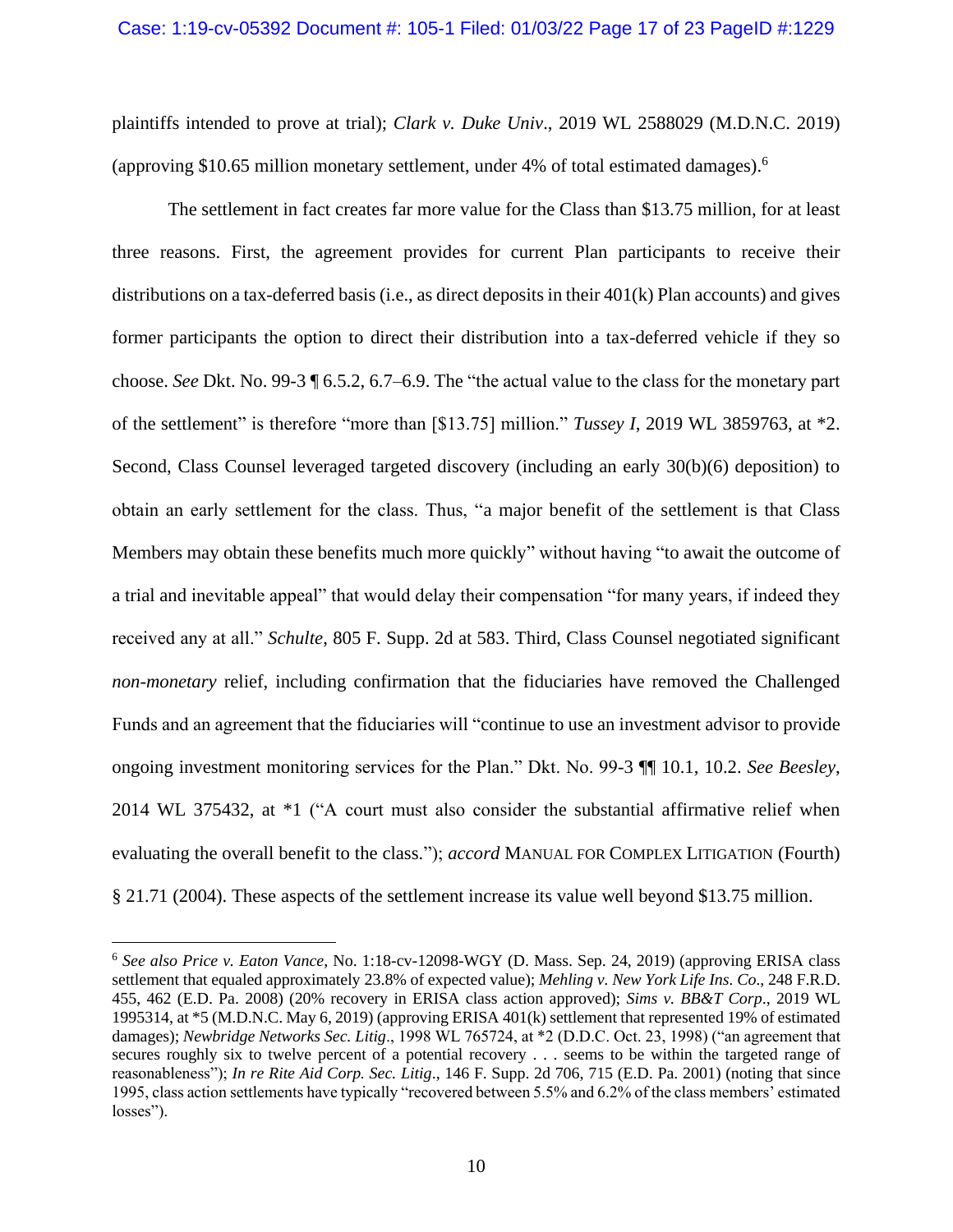# *4. Class Counsel Spent Considerable Time, Effort, and Expense Litigating this Case*

Counsel has been investigating, litigating, and negotiating with the Defendants in this case since June 2019. Field Decl. ¶ 4. As of December 15, 2021, Class Counsel have expended nearly 3,563.02 hours in attorney and staff time prosecuting this action on behalf of the Class. *Id*. ¶ 40. Local Counsel have expended approximately 79 hours. Barnow Decl. ¶ 16. A breakdown of these hours by attorney level is attached. The number of hours expended by Counsel parallels or exceeds the number in other cases in which district courts within the Seventh Circuit have granted a onethird attorneys' fees award. *See, e.g*., *Schulte*, 805 F. Supp. 2d at 598 (awarding 33.33% fees after Class Counsel spend 2,815.50 hours on the matter).

Moreover, unlike in many cases, here Counsel are *not* requesting separate reimbursement for their costs and expenses litigating this case (e.g. mediation, discovery, filing, and expert costs), which totaled \$49,572.63. Field Decl. ¶ 46 (\$47,557.49); Barnow Decl. ¶ 19 (\$2,015.14). Instead, a portion of the fee award will reimburse Counsel for those expenses. *See*, *e.g.*, *Bell*, 2019 WL 4193376, at \*6 (noting it is "well established" that such expenses are reimbursable).

# *5. To Date, No Class Member Has Objected to the Settlement*

The Settlement Notice, which was approved by this Court and disseminated to all Class members on December 1, 2021, advised Class Members of the fees, costs, and service awards that Class Counsel intended to seek. *See* Dkt No. 99-6. To date, Class Counsel has received inquiries about the Settlement from absent Class Members, but have not received any complaints about the terms of the Settlement or Class Counsel's requested fee. Moreover, no Class Member has (to date) objected to the proposed fees, costs, or service awards. This "indicates the appropriateness of the [fee] request." *McDaniel v. Qwest Commc'ns Corp.*, 2011 WL 13257336, at \*4 (N.D. Ill. Aug. 29, 2011), *aff'd*, 743 F.3d 221 (7th Cir. 2014).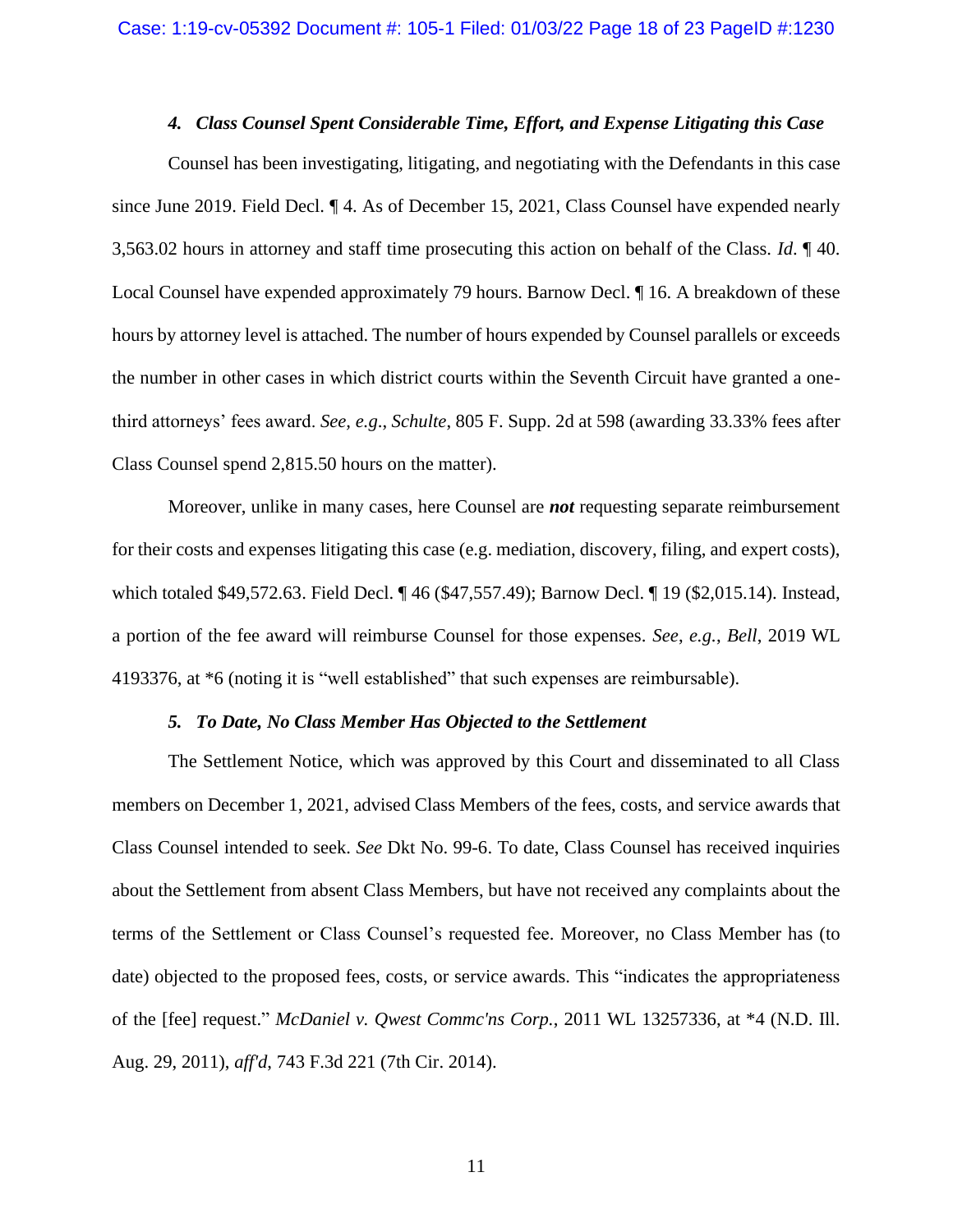# *6. A Lodestar Cross-Check Confirms that a One-third Fee is Reasonable*

To verify the reasonableness of a fee award, courts (especially outside this circuit) have sometimes cross-checked the award using the "lodestar method," in which the court multiplies the hours spent on the case times the attorneys' reasonable hourly rates to arrive at a "lodestar," then adjusts that number up or down to reflect the individual characteristics of the case, such as the risk of nonpayment. *See Cook v. Niedert*, 142 F.3d 1004, 1015 (7th Cir. 1998)*.* The lodestar crosscheck is not required and has "fallen into disfavor" among district courts in the Seventh Circuit. *George*, 2012 WL 13089487, at \*3 (quoting *In re Synthroid Mktg. Litig.*, 325 F.3d 974, 979–80 (7th Cir. 2003)); *Will*, 2010 WL 4818174, at \*3 (calling the lodestar cross-check "unnecessary, arbitrary, and potentially counterproductive"); *see* Eisenberg & Miller, *Attorney Fees in Class Action Settlements: An Empirical Study*, 1 J. OF EMPIRICAL LEGAL STUD. 248, 269, Table 11 (2010) (finding lodestar cross-check was used in only 17% of cases in the  $7<sup>th</sup>$  Cir. between 1993 and 2008).

Nonetheless, a lodestar cross-check confirms that a one-third fee is reasonable in this case. Based on Counsel's hours recorded (3,563.02) and current hourly rates, the lodestar amount to date is approximately \$2,245,852.40 for Class Counsel and \$54,910 for Local Counsel.<sup>7</sup> The lodestar multiplier is therefore approximately 2.0. The Seventh Circuit, "mandate<sup>[s]"</sup> an award of fees at a multiple of the lodestar "if the court finds that counsel 'had no sure source of compensation for their services.'" *Florin*, 34 F.3d at 565 (quoting *In re Continental Illinois* 

<sup>7</sup> See Field Decl. ¶ 41; Barnow Decl. ¶ 16. Class Counsel's hourly rates are reasonable and have been approved by many courts. *See* Field Decl. ¶¶ 37, 38; Barnow Decl. ¶ 14; *see*, *e.g.*, *Wellens et al. v. Daiichi Sankyo, Inc.*, Case No. 13-cv-00581, Doc. 191, ¶20 (N.D. Cal. Feb. 10, 2016) (approving Sanford Heisler's standard hourly rates of \$850–\$1,050 for partners, \$700 for senior litigation counsel, and \$425–\$750 for associates, as "in line with attorneys of comparable skill, experience, and reputation"); *Ha v. Google Inc.*, 2018 WL 1052448, at \*2 (Cal. Super. Feb. 8, 2018) (approving award of attorneys' fees to Sanford Heisler and calculating lodestar modifier based on billing rates of \$850 for partners, \$750 for senior litigation counsel, up to \$500 for associates, and \$295 for senior legal assistants); *see also Barrett v. Forest Labs., Inc.*, No. 1:12-cv-05224, Doc. No. 292 (S.D.N.Y. Apr. 26, 2018) (approving requested fee award to Sanford Heisler); *id.* at Doc. No. 282 (declaration setting forth Sanford Heisler's standard hourly rates, including rates of up to \$1,000 for partners, up to \$850 for senior litigation counsel, up to \$550 for associates, and \$295 for senior legal assistants).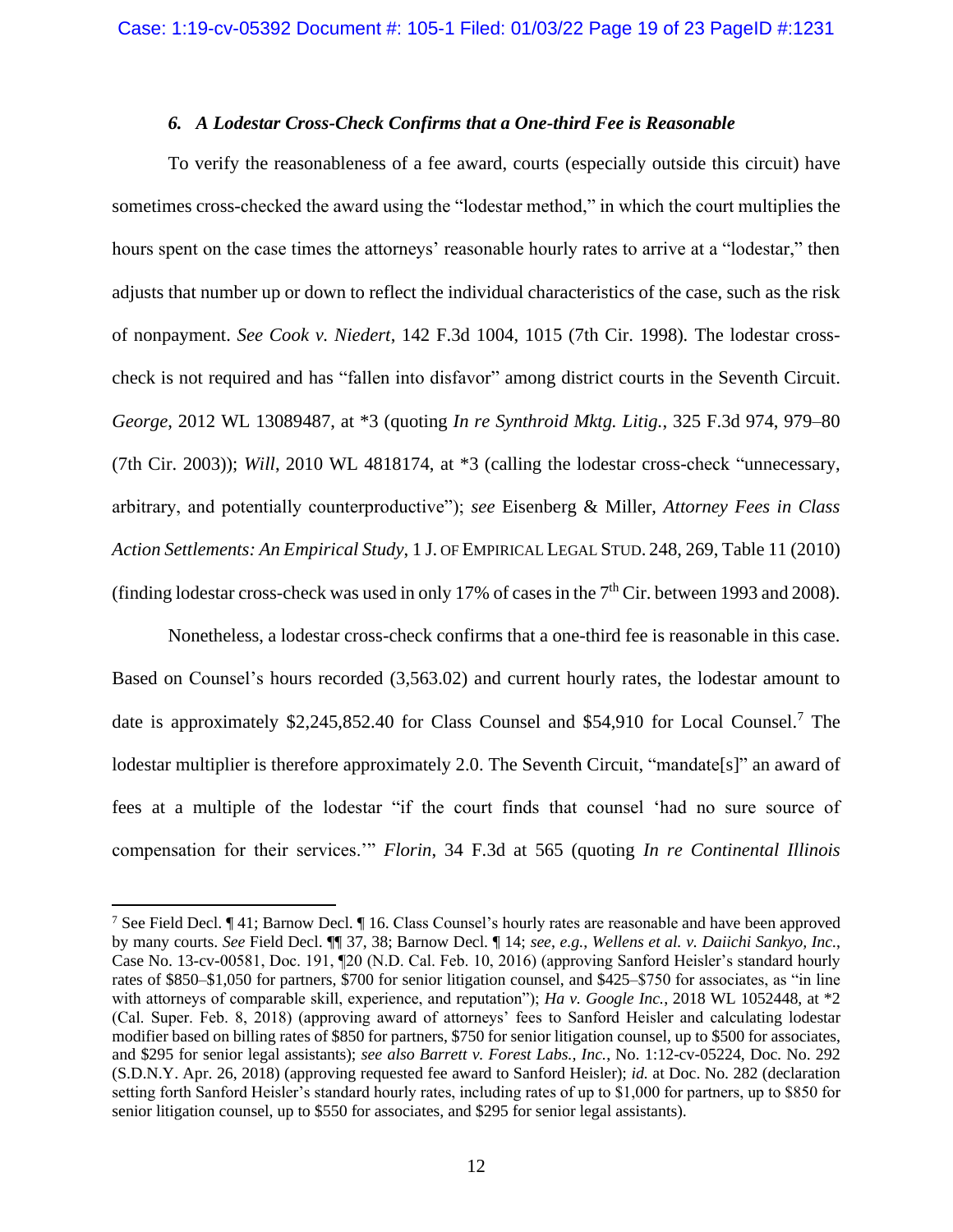*Securities Litigation,* 962 F.2d 566, 569 (7th Cir.1992)). "[T]he need for such an adjustment is particularly acute in class action suits. The lawyers for the class receive no fee if the suit fails, so their entitlement to fees is inescapably contingent." *Id.* Given the factors outlined above—the risks of nonpayment, the complexity of the case, Counsel's caliber and performance, the outcome for the Class, and the absence of objections—a 2.0 multiplier is well within the reasonable range. *See Schulte*, 805 F.Supp.2d at 598 n.27 (recognizing irrelevance of lodestar cross-check while nevertheless approving fee request with lodestar risk multiplier of 2.5); *Spano*, 2016 WL 3791123, at \*3 ("Courts have generally held that a lodestar multiplier falling between 2 and 4.5 demonstrate a reasonable attorney's fees."); *Bekker*, 504 F. Supp. 3d at 271 (approving multiplier of 5.85).

## **IV. THE COURT SHOULD APPROVE SERVICE AWARDS OF \$15,000**

The Court may, in its discretion, authorize incentive awards to class representatives. "Because a named plaintiff is an essential ingredient of any class action, an incentive award is appropriate if it is necessary to induce an individual to participate in the suit." *Cook*, 142 F.3d at 1016; *accord Matter of Cont'l Illinois Sec. Litig.*, 962 F.2d 566, 571 (7th Cir. 1992); *see* 5 Newberg on Class Actions § 17:4 (5th ed. Jun. 2021 Update) (opining that Rule 23(e) supports such awards, given the heightened risks and burdens of serving as a class representative). In deciding whether a service award is warranted, courts consider "the actions the plaintiff has taken to protect the interests of the class, the degree to which the class has benefitted from those actions, and the amount of time and effort the plaintiff expended in pursuing the litigation." *Cook*, 142 F.3d at 1016. Courts also heavily weigh the risks plaintiffs took in lending their names to the lawsuit. "[U]nlike in consumer and most other class actions, each Plaintiff was willing to alienate their employer, longtime friends loyal to [Walgreen] and current and future employers unlikely to embrace an employee who files an action against his employer." *Abbott*, 2015 WL 4398475, at \*4; *see also Brewer*, 2018 WL 2966956, at \*2 (opining that service awards are especially "well suited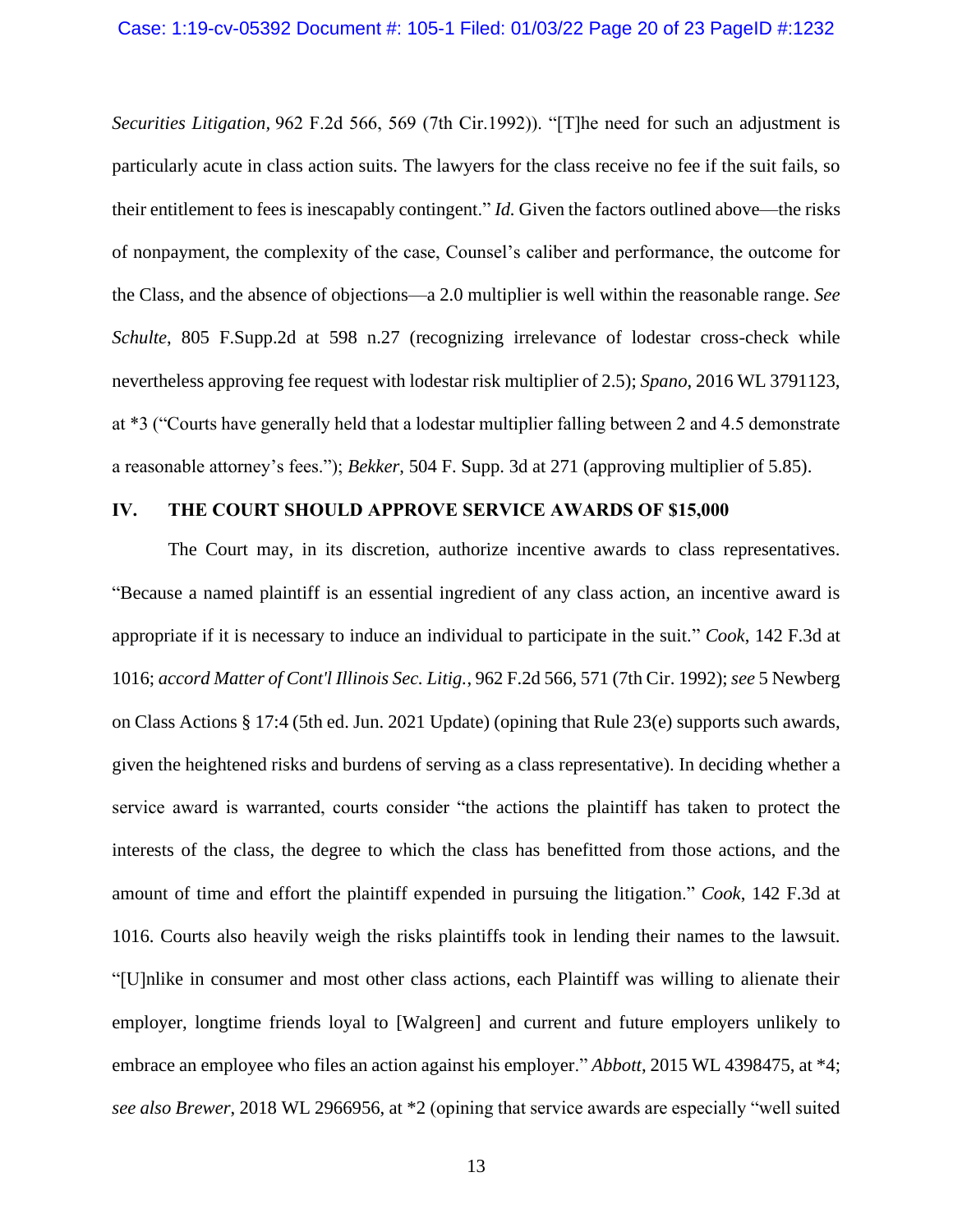#### Case: 1:19-cv-05392 Document #: 105-1 Filed: 01/03/22 Page 21 of 23 PageID #:1233

in employment litigation" given the risks the named plaintiffs bear in suing their employer); *see Beesley*, 2014 WL 375432, at \*4 ("ERISA litigation against an employee's current or former employer carries unique risks," including "alienation from employers or peers").

In ERISA cases, there is an additional, independent ground for granting service awards. "[A]ctions for breach of fiduciary duty" under ERISA § 502(a)(2) are "brought in a representative capacity on behalf of the plan as a whole." *Massachusetts Mut. Life Ins. Co. v. Russell*, 473 U.S. 134, 142 n.9 (1985); *see also LaRue v. DeWolff, Boberg & Assocs., Inc.*, 552 U.S. 248, 254 (2008) (explaining that ERISA describes "the 'plan' as the victim of any fiduciary breach and the recipient of any relief"). "It is a general rule in courts of equity that a trust fund which has been recovered or preserved through their intervention may be charged with the costs and expenses … incurred in that behalf." *United States v. Equitable Tr. Co. of New York*, 283 U.S. 738, 744 (1931) (awarding personal representative of trust beneficiary \$7,500—over \$135,000 in today's dollars—"for his services," plus attorneys' fees and expenses, in suit to restore property to a trust fund); 2 Street, Federal Equity Practice § 2041 ("[W]here a person occupying a trust relation, or acting *en autre droit* [in another's right], sues…, his costs will usually be charged to the trust fund."). In ERISA, "Congress intended to codify the principles of trust law with whatever alterations were needed to fit the needs of employee benefit plans." *Free v. Briody*, 732 F.2d 1331, 1337–38 (7th Cir. 1984). Equity thus permits the court to compensate Plaintiffs for their services on behalf of Plan, "which ERISA typically treats as a trust." *CIGNA Corp. v. Amara*, 563 U.S. 421 (2011).

A \$15,000 award for each of the Class Representative is plainly appropriate here. From the inception of this case, Plaintiffs have been active, hands-on participants in this litigation, expending significant amounts time to benefit the Class. Among other efforts, they responded to document requests and interrogatories; reviewed and approved pleadings; and actively participated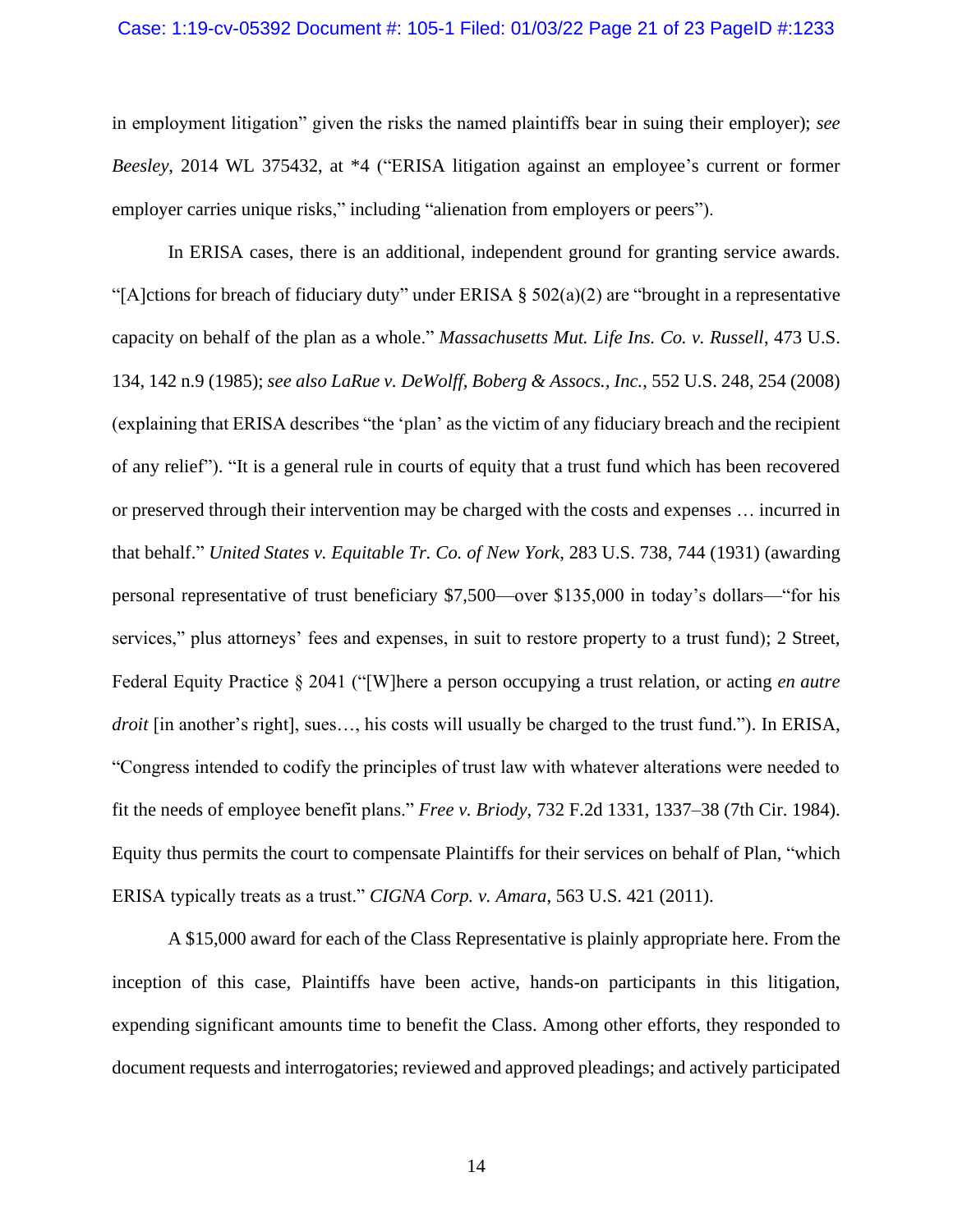in settlement discussions. *See* Field Decl.¶ 50. They took also substantial personal risks in initiating this action. *Id*. ¶ 49. Under similar circumstances, courts within this circuit have authorized incentive awards higher than the \$15,000 Plaintiffs request. *See, e.g.*, *Cook*, 142 F.3d at 1016 (affirming \$25,000 incentive award out of \$14 million fund in ERISA case); *Abbott*, 2015 WL 4398475, at \*4 (approving \$25,000 awards in ERISA case because "the Named Plaintiffs initiated the action, took on a substantial risk, and remained in contact with Class Counsel"); *George*, 2012 WL 13089487, at \*4 (\$15,000 award out of \$9.5 million ERISA settlement).<sup>8</sup>

Furthermore, the Class Notice advised that each Plaintiff would seek up to \$15,000 as a service award. To date, no Class Member has voiced any objection. Field Decl. ¶ 52.

# **V. CONCLUSION**

For the foregoing reasons, Plaintiffs request that the Court grant this Motion and award \$4,583,333.33 in attorneys' fees and a \$15,000 service award for each Class Representative.

Dated: January 3, 2022 */s/ Charles Field*

\*Charles Field **SANFORD HEISLER SHARP, LLP** 2550 Fifth Avenue, 11<sup>th</sup> Floor San Diego, CA 92103 Telephone: (619) 577-4242 Facsimile: (619) 577-4250 cfield@sanfordheisler.com

\*David Tracey **SANFORD HEISLER SHARP, LLP** 1350 Avenue of the Americas,  $31<sup>st</sup>$  Floor New York, NY 10019 Telehone: (646) 402-5650

<sup>8</sup> *See also Hale*, 2018 WL 6606079, at \*15 (approving \$25,000 service awards to each representative); *Nolte*, 2013 WL 12242015, at \*4 (C.D. Ill. Oct. 15, 2013) (\$25,000 awards); *In re Sw. Airlines Voucher Litig*., 2013 WL 4510197, at \*11 (N.D. Ill. Aug. 26, 2013) (\$15,000 awards); *Spano*, 2016 WL 3791123, at \*4 (noting a \$25,000 award was "consistent with awards in comparable cases, even those which have not required such a long commitment"); *Heekin v. Anthem, Inc*., 2012 WL 5878032 at \*1 (S.D. Ind. Nov. 20, 2012) (\$25,000 award).